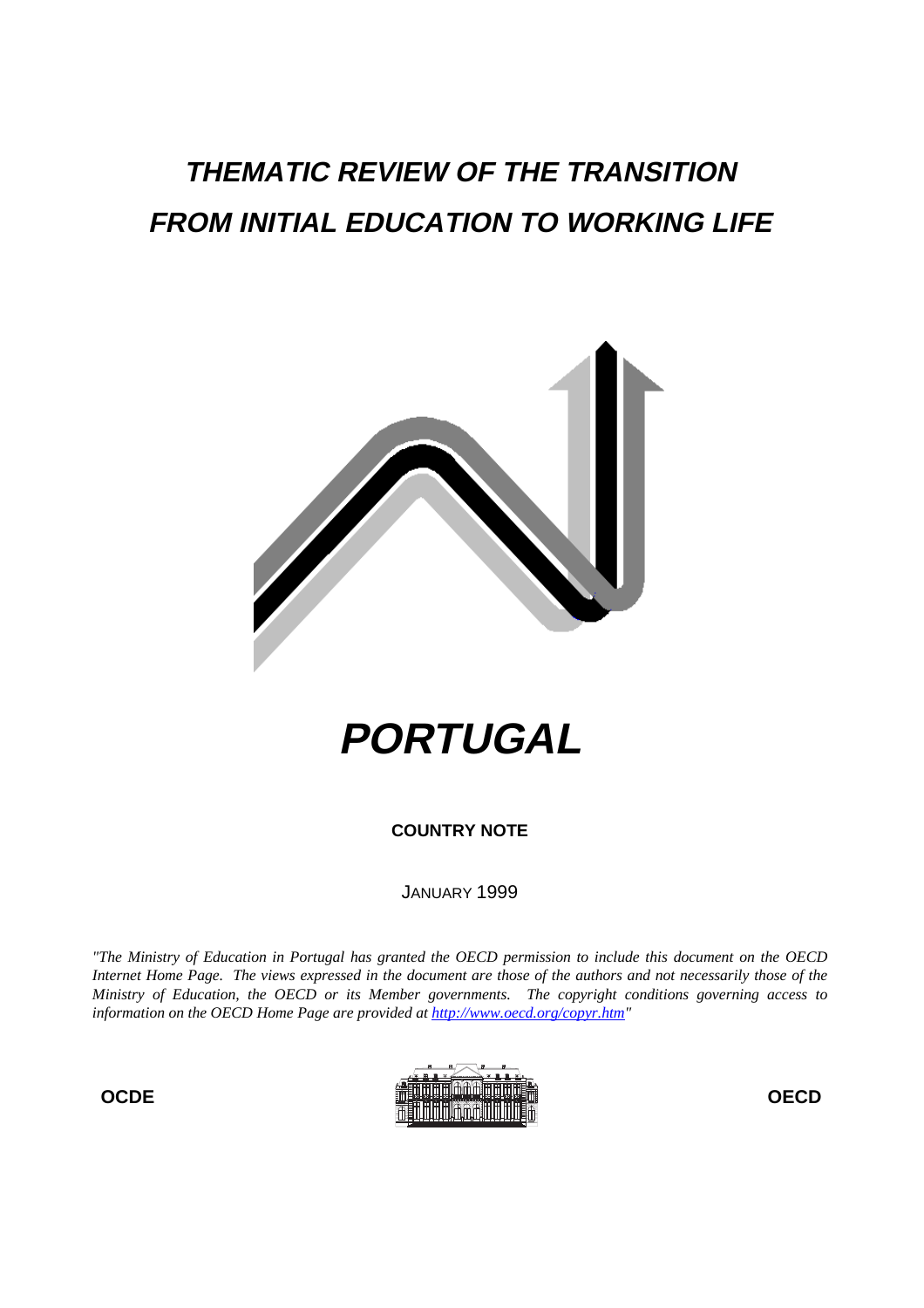## **TABLE OF CONTENTS**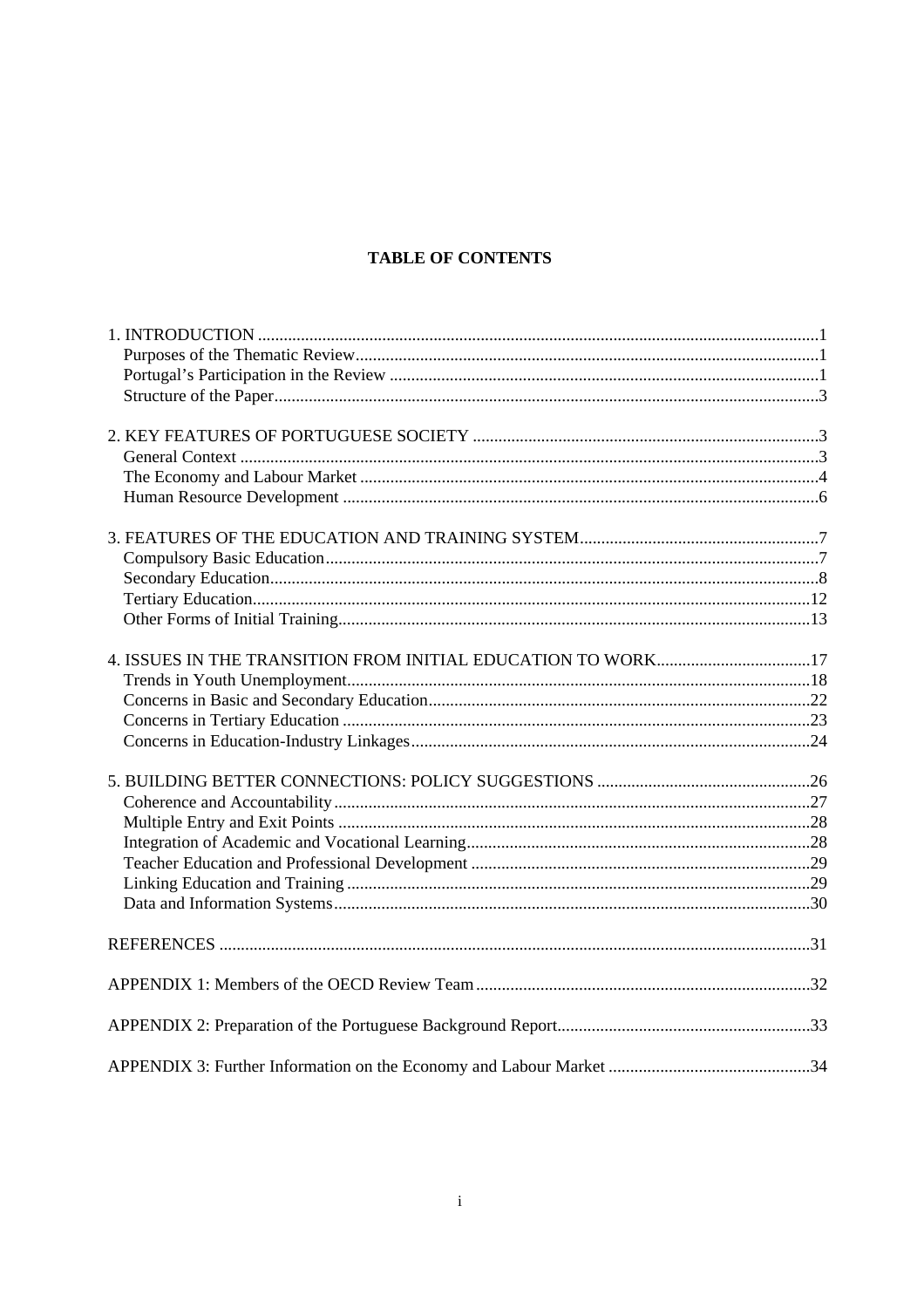## **1. INTRODUCTION**

#### *Purposes of the Thematic Review*

This Country Note for Portugal forms part of the OECD's *Thematic Review of the Transition from Initial Education to Working Life*, a project launched by the Education Committee in November 1996. The review is a cross-national study designed to identify major aspects of change in the transition from initial education to working life occurring in OECD countries and, on this basis, to evaluate the contribution of different policy approaches to facilitating transition. Young people's expectations are changing, as are the labour markets in which they are seeking work, and all societies face major challenges in improving transition structures and processes. A detailed description of the review's objectives, analytical framework and methodology is provided in OECD (1996a).

The thematic review places young people's transition to work within a lifelong learning framework (see OECD, 1996b*)*. The transition from initial education to work is only one of many transitions that young people will need to make throughout their adult lives. It is of critical importance, though, since the process by which young people move from initial education to work can influence the extent to which the benefits of education are retained, and opportunities for new learning are opened up. From this perspective, improving the transition to work means more than getting young people into work -- it also requires helping them to become effective learners throughout their adult lives so that they can remain productive and active citizens.

The thematic review process is a relatively new form of OECD activity in the field of education, having commenced in 1995 with the *Thematic Review of the First Years of Tertiary Education*. In contrast with OECD reviews that are concerned with education and training in a single country, a thematic review is intended to draw out key findings and conclusions of comparative interest.

From the perspective of participating countries, a thematic review is a less extensive process than a full country review; it involves less time and fewer resources, and does not entail a comprehensive consideration of policy issues in the ministerial portfolio(s) concerned. It also differs from a single country review in terms of output. After each country visit the OECD produces a short Country Note that draws together background materials and the review team's observations.

This paper, which is the Country Note for Portugal, is intended to fulfil three purposes: (a) to provide feedback to the country authorities; (b) to provide input to the OECD's comparative report that is integrating analyses and policy developments for all countries participating in the thematic review; and (c) to act as a stand-alone document for people interested in transition issues in Portugal. Because of the latter two purposes, the paper contains quite a deal of descriptive and comparative material on Portugal.

#### *Portugal's Participation in the Review*

Portugal is one of six countries participating in Round 1 of the review. The others are Australia, Austria, Canada, the Czech Republic, and Norway. These countries provide a diverse range of social and economic contexts and policy approaches towards young people's transition to work. As a society that is moving rapidly to modernise its educational and economic systems, Portugal's experience is of considerable interest to OECD countries as a whole.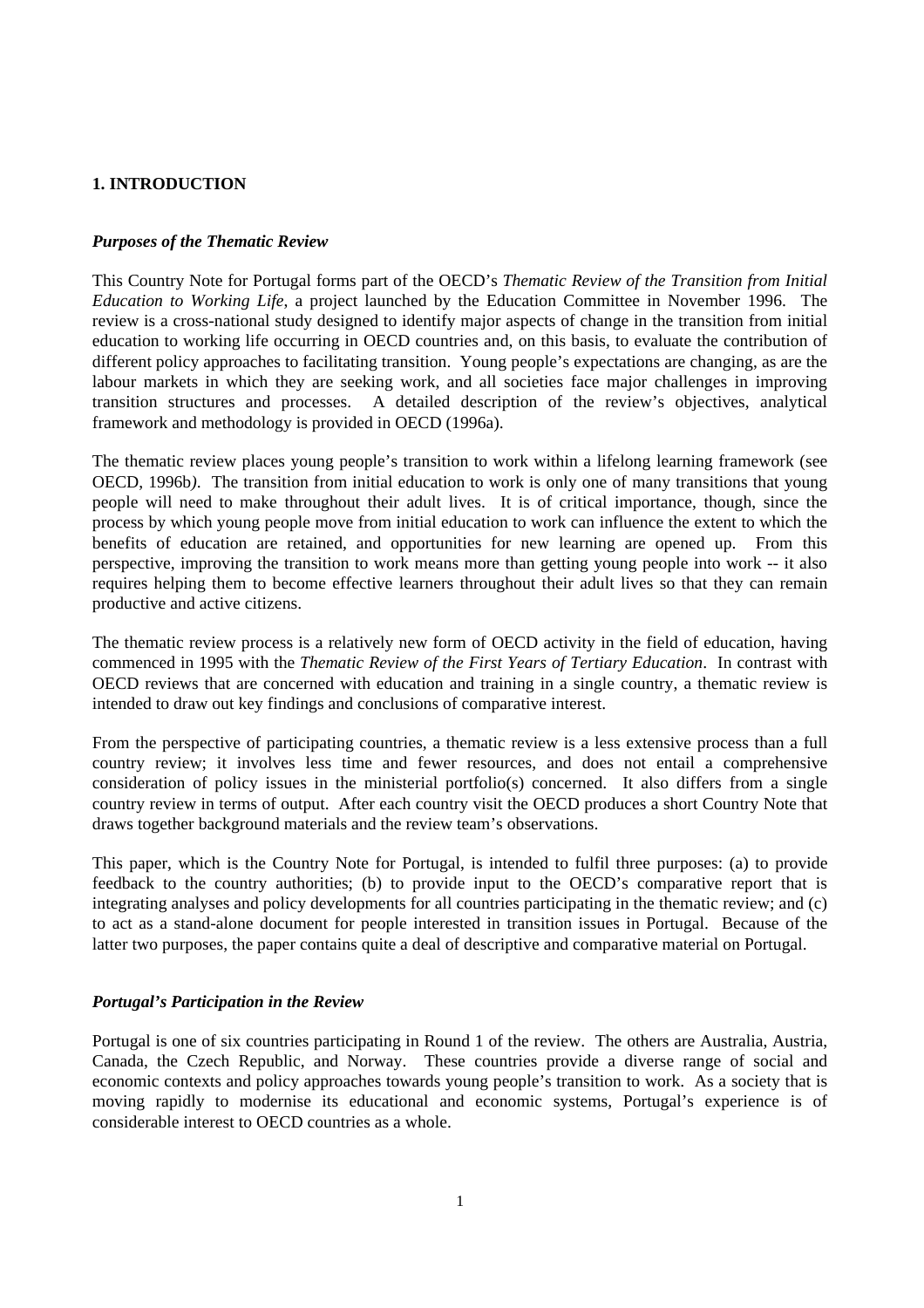Portugal's participation is being co-ordinated by Mr Domingos Fernandes, Director of the Department of Secondary Education in the Ministry of Education. The OECD is very appreciative of the assistance provided by Mr Fernandes and his colleagues from the Department and Ministry, including the organisation of a comprehensive and stimulating visit by a review team in December 1997. This was a particularly interesting time to be visiting Portugal. Employment was slowly growing again after four years of recession, a number of new policy directions were being discussed in education and training, and the effects of earlier initiatives were starting to become apparent.

Portugal was the sixth country to be visited in the thematic review. The review team comprised one member of the OECD Secretariat and three invited experts from other Member countries (see Appendix 1). During the 10 day visit, discussions were held with a wide range of policy makers from education and labour, educational and training institutions, research organisations, employers, trade unions, non-government organisations, and groups of young people.

The discussions centred on four main issues:

- − the ways in which young people's transition to work in Portugal is changing;
- − the main problems and priorities for action, including the identification of at-risk youth;
- − the transition process and its outcomes, including the particular roles that education and training institutions, employers and other key agents should play; and
- − policies and programmes that are particularly effective, the reasons for their success, and constraints that may limit their wider implementation.

Prior to the visit the reviewers had the benefit of a comprehensive Background Report prepared by the Ministry of Education in consultation with the Ministry of Labour and Solidarity<sup>1</sup>, and key organisations involved in Portuguese education and training and the labour market (see Appendix 2). The Background Report, which was based on the guidelines and key questions detailed in OECD (1996a), is a further important output from the thematic review process. The Background Report drew on a wide range of statistical and policy material produced by various agencies in Portugal. Unless otherwise indicated, data included in this paper is taken from the national Background Report and other information supplied by the Ministry of Education.

The present review followed closely on three other OECD reviews of Portugal in the education and labour market areas: the Economic Survey 1995-96 which included analyses of the labour market, (OECD, 1996c); the review of the first years of tertiary education that was conducted in June 1997 (OECD, 1998); and the review of the public employment service which was also conducted in mid-1997. In framing the present report we have built on the earlier reviews' analyses and recommendations concerned with improving young people's transition to work, after making due allowance for the changes that have occurred since.

Needless to say, however, this Country Note is the responsibility of the present review team. Although it has benefited greatly from the background materials and briefings that were provided before, during and after the visit, any errors and misinterpretations are our own.

<sup>1</sup> Until December 1997 the Ministry of Labour and Solidarity was known as the Ministry for Qualification and Employment. Throughout this paper the more recent nomenclature will be used, as will the term Labour Ministry.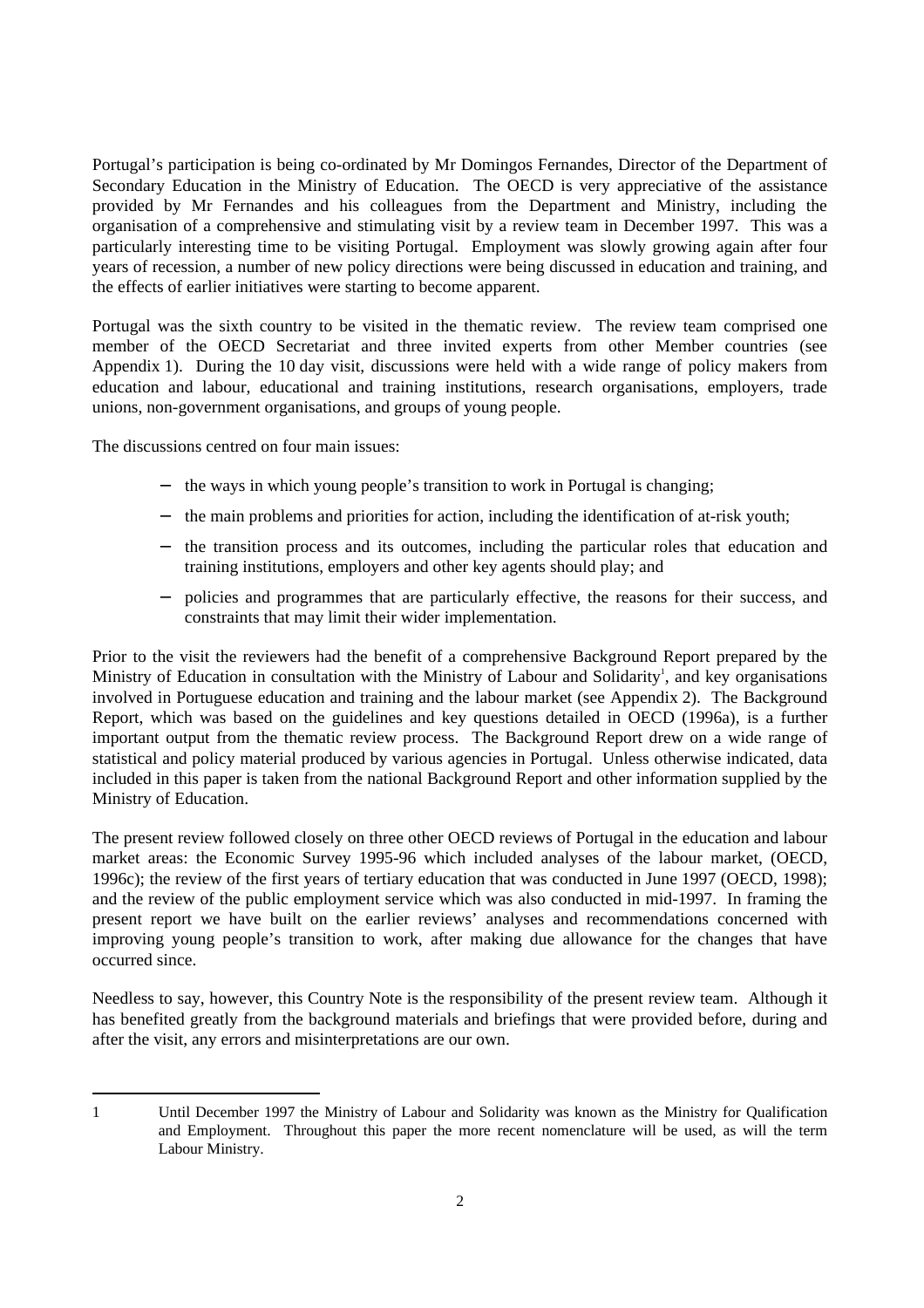#### *Structure of the Paper*

The remainder of the paper is organised around four main sections. Section 2 outlines key features of Portuguese society including the economy and labour market that shape young people's transition to work. Section 3 identifies major aspects of the education and training system as they relate to transition processes, and describes how these have changed in recent years. Based on this societal and institutional background, Section 4 attempts to identify the major problems that seem to be evident in young people's transition to working life in Portugal, and the relationship between education and the wider society. Section 5 draws upon this analysis to suggest how existing policies may need to be strengthened and new directions considered. Interwoven throughout the paper are descriptions of policies and programmes that struck the review team as being particularly innovative and effective. It should be noted that these are based on site visits made by the review team and, as such, are not necessarily representative of the policies or programmes concerned.

In the main, we agree with existing diagnoses of the challenges facing Portuguese education and training, although we are perhaps less critical than is the Background Report and many of the people we spoke to in Portugal. Other observers have remarked on the tendency to national self-doubt in Portuguese society and the apprehension that progress will not be sustained. In our view, Portuguese education and training has made major advances in recent years, and the lessons from those successes should inform the thinking about what now needs to be done, rather than for the policy debate to be overwhelmed by a seemingly long list of problems.

We concur with the broad policy objectives of the 1996 Agreement on Strategic Planning and the Educational Pact for the Future. That agreement sets out clearly the further changes needed to help Portugal become a more prosperous and equitable society. Within that broad approach we underline the particular importance of ensuring that education and training is more responsive to individual and social needs, and that a more decentralised approach occurs within a coherent national framework of qualifications and accountability. We trust that the international perspectives provided by the review can contribute, in a modest way, to the momentum for reform that is so clearly evident in Portugal.

## **2. KEY FEATURES OF PORTUGUESE SOCIETY**

## *General Context*

Since the overthrow of totalitarian government in the 1974 revolution Portugal has been characterised by wide-ranging reforms designed to democratise society and to bring the country into the international community. These changes have permeated all aspects of social, political and economic life. Educational opportunities at the secondary and tertiary levels have become more widely available, and education participation rates have risen sharply across all social classes. A more open and dynamic economy has created greater opportunities for social mobility while at the same time generating greater uncertainty and challenges for policy makers and young people alike.

Portugal joined the European Union (EU) in 1986, and this has been associated with a number of structural changes including increased labour market flexibility, opening up the economy to greater competition, and upgrading the education and training system. The Portuguese government's broad aim is to lift Portugal's per capita income to about 80 per cent of the EU average by 1999, a rise of about 10 percentage points from the relative income levels of 1995. A major strategy in this regard is to use EU transfers (estimated at 4.5 per cent of GDP over the 1995-99 period) to boost employment and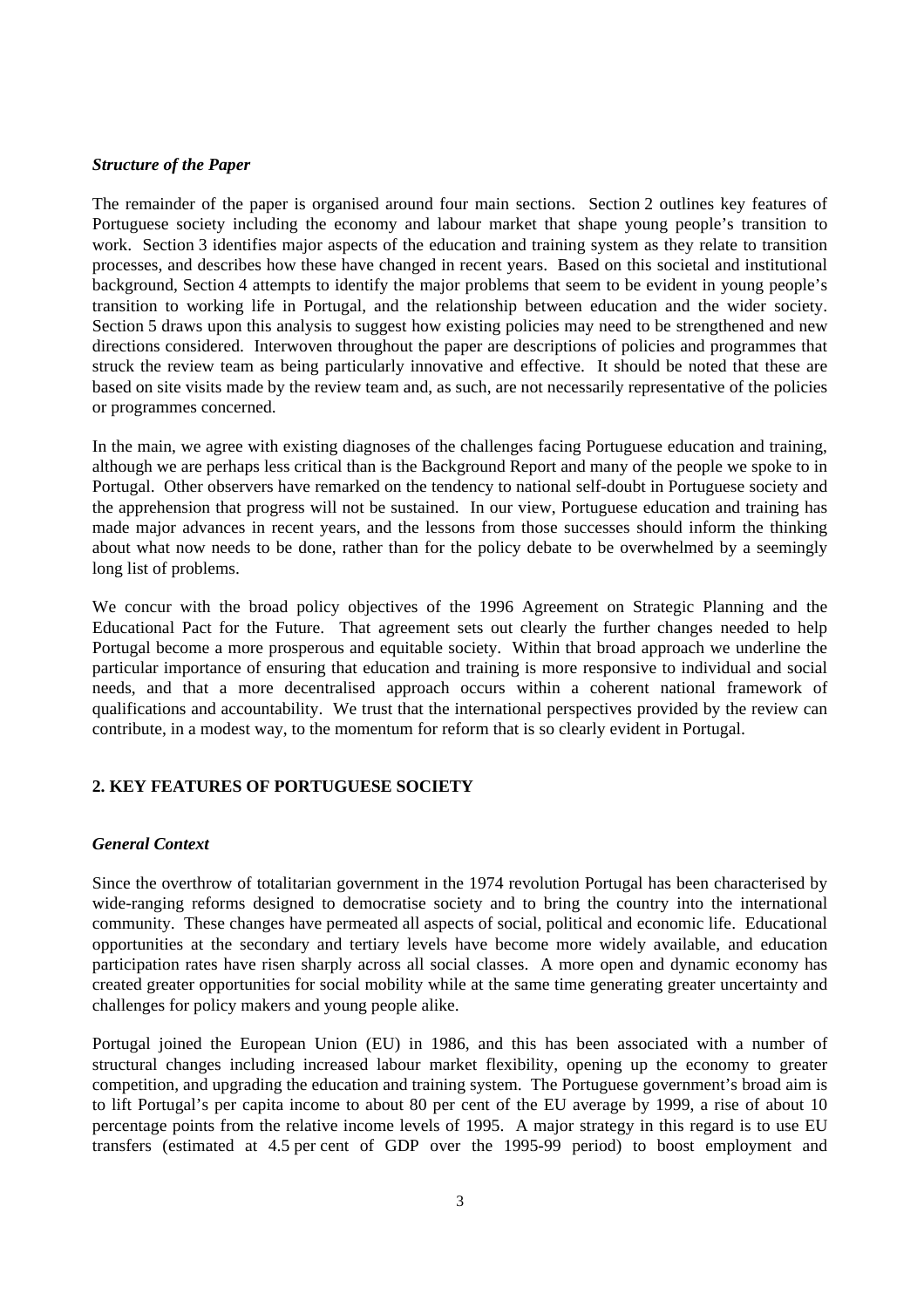productivity by improving education and training and infrastructure (OECD, 1996c). A number of the programmes we saw during the review visit have been assisted by EU financial support.

In common with many other OECD countries, the demographic outlook in Portugal is for an ageing population. In 1995, 12.4 per cent of the population was aged between 5-14 years, the main period of compulsory education (OECD, 1997a). This was a little lower than the average for OECD countries (13.7 per cent). Just 10 years earlier, in 1985, the equivalent proportions were 16.3 per cent for Portugal and 15.4 per cent for the OECD country average. Thus, the ageing of the population in Portugal has proceeded more rapidly than for OECD countries as a whole.

Demographic projections are that the ageing process will continue in Portugal, which implies that the development of young people's knowledge and skills is of critical importance as the labour force will be required to support an increasing proportion of elderly people. As a small country with relatively few natural resources, the development of its people is vital for Portugal's economic and social prosperity. It was emphasised to us a number of times during the visit that if Portugal wants to compete internationally on a broader basis than just low wages, its industries are going to need to modernise and that this will require an increasingly well-educated labour force.

Portuguese society is often characterised as comprising a number of dualities in that there are major differences in earnings between workers in different industries and in small and large enterprises, and in wealth and opportunities between coastal and inland regions, and among the various social classes. While such differences are still clearly evident, they have been declining in magnitude as general income levels continue to rise and regional development programmes are implemented. Nevertheless, young people are increasingly leaving depressed rural regions for larger urban centres with better job prospects, and education and training facilities. In these circumstances it is particularly important that young people have adequate information on labour market trends, and qualifications that facilitate mobility in the domestic and international economies. It is also important that young people in rural areas have the skills and motivation to take advantage of the government incentives designed to stimulate new investment and self-employment in those regions.

Since Portugal is a society in rapid transition, care needs to be taken in interpreting "one-point-in-time" data and analyses.

## *The Economy and Labour Market<sup>2</sup>*

Portugal's per capita GDP is lower than in most OECD countries. In 1994 it stood at the equivalent of about US\$12,000 (at purchasing power parity exchange rates) whereas the OECD country average was about US\$16,600 (OECD, 1997a). However, when examined over a longer time frame, the gap in GDP per capita between Portugal and other countries has narrowed considerably. In 1964, GDP per capita in Portugal was only about 45 per cent of average GDP per capita in EU countries. Since the late 1980s there has been a marked convergence of Portuguese GDP per capita with that of the EU, and by 1994 the ratio stood at about 70 per cent and, as noted earlier, the objective is that it reach 80 per cent by 1999. Portugal's recent macro-economic and fiscal performance has enabled it to qualify as one of the initial entrants to European Monetary Union.

<sup>2</sup> Appendix 3 contains more detailed information on employment by sector, enterprise size, employment regulation, changes in the youth labour supply, and part-time work.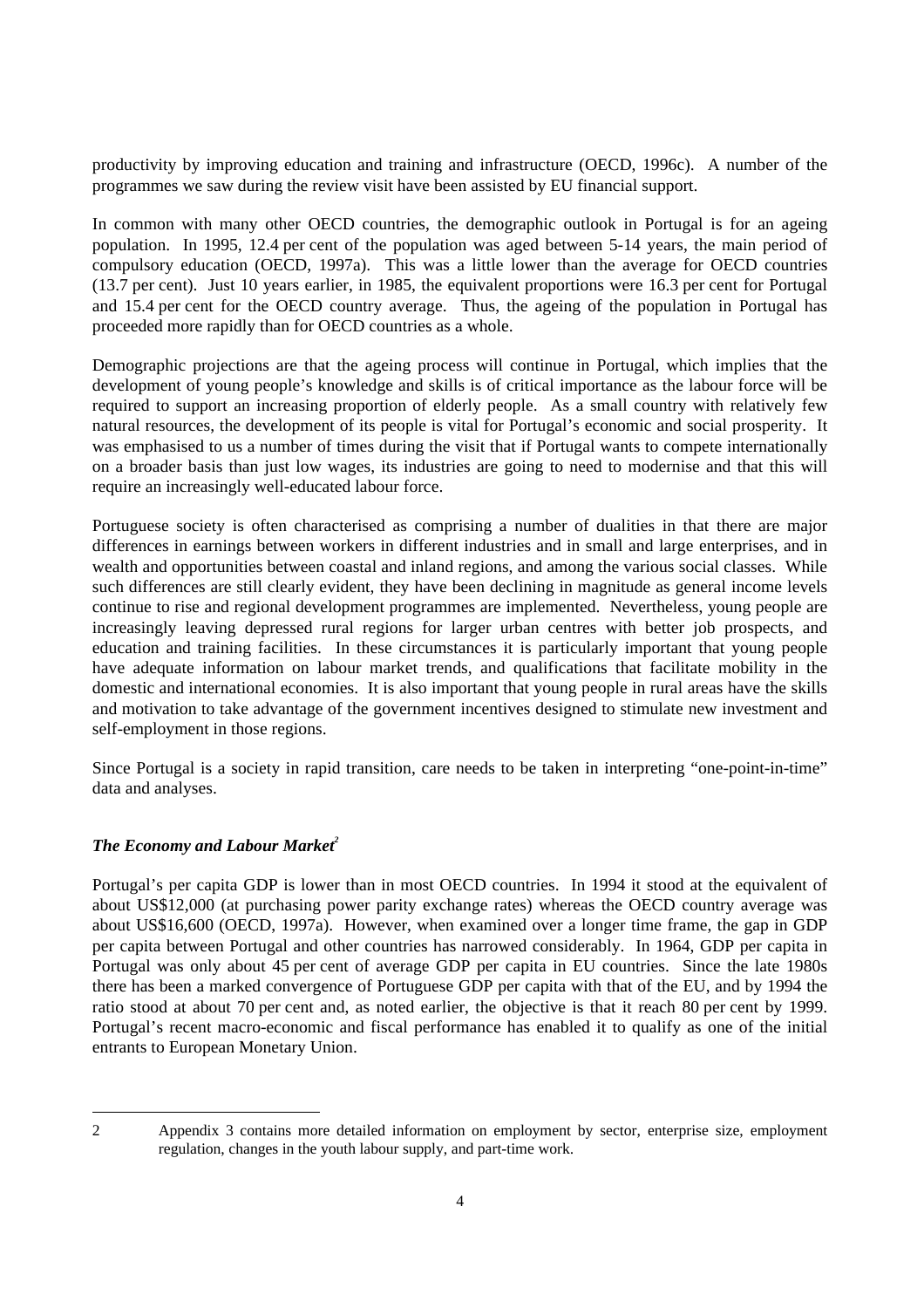The shift to more market-oriented policies during the 1980s and the injection of EU funding for structural reform has assisted Portugal to increase employment levels, and as this coincided with reduced labour supply growth (due in part to increased educational participation), Portugal's unemployment rate has been substantially below that of other European countries since the late 1980s (OECD, 1996c).

A noteworthy feature of Portugal's economic performance has been the narrowing unemployment gap between females and males. In the early 1980s the female unemployment rate was about 10 percentage points higher than the male rate. By 1995 this had narrowed to 2 percentage points, one of the smallest differentials among OECD countries. The improved labour market prospects for Portuguese women have been a major factor in the increased rate of female educational participation in recent years. Nevertheless, as is documented below, young women continue to experience more difficulties in the transition to work than do young men.

In the early 1990s economic growth slowed substantially, employment fell, and between 1992 and 1996 the unemployment rate increased substantially from around 4 per cent to a little over 7 per cent. Unemployment among 15-24 year-olds also rose sharply between 1992 and 1996 -- from 10 to 17 per cent -- and the proportion who had been unemployed for 12 months or more increased. These labour market difficulties prompted wide-ranging debates on education and training in Portugal, and have led to some significant policy developments. Although economic growth has recovered somewhat during 1997 and early 1998, and unemployment rates have declined a little, young people's access to work is likely to remain difficult for some time to come.

One of the features of youth unemployment in Portugal is that the unemployment rate for those who have not completed upper secondary education tends to be lower than for those with higher levels of educational attainment (see Table 1). It seems that the Portuguese labour market is still able to absorb young people with low levels of formal qualifications. The authorities are properly concerned, though, about the long-term prospects of such young people in a dynamic and uncertain economy. They are also concerned that the relative ease with which early school leavers have in finding work makes it difficult to encourage young people to continue with their education. This issue is taken up further below.

|                                   | Portugal             |       |       |           | <b>OECD</b> country mean |       |  |
|-----------------------------------|----------------------|-------|-------|-----------|--------------------------|-------|--|
| Educational attainment            | 15-19                | 20-24 | 25-29 | 15-19     | 20-24                    | 25-29 |  |
| Below upper secondary education   | 16                   | 14    |       |           | 22                       | 17    |  |
| Upper secondary education         | 34                   | 20    | 10    | 23        | 16                       | 10    |  |
| Non-university tertiary education | $\ddot{\phantom{0}}$ | 23    | 10    | $\ddotsc$ | 15                       | 8     |  |
| University-level education        | $\cdot$              | 15    | 10    |           | 15                       | 9     |  |
| All levels of education           |                      | 16    |       |           | ۱6                       |       |  |

| Table 1 Youth unemployment by age and educational attainment, 1995 |
|--------------------------------------------------------------------|
|--------------------------------------------------------------------|

*Source*: OECD (1997a).

There is a relatively wide dispersion of wages in Portugal, due partly to the existence of a large number of very small firms. Wage dispersion seems to have increased since the mid-1980s as the coverage of collective bargaining agreements has declined somewhat. An increase in wage dispersion can increase the demand for education and training. Indeed, there is evidence that the earnings gains associated with further education in Portugal are comparatively high. For both men and women the earnings gap between those who have not finished upper secondary education and those with university-level qualifications is larger than the OECD country average (see Table 2).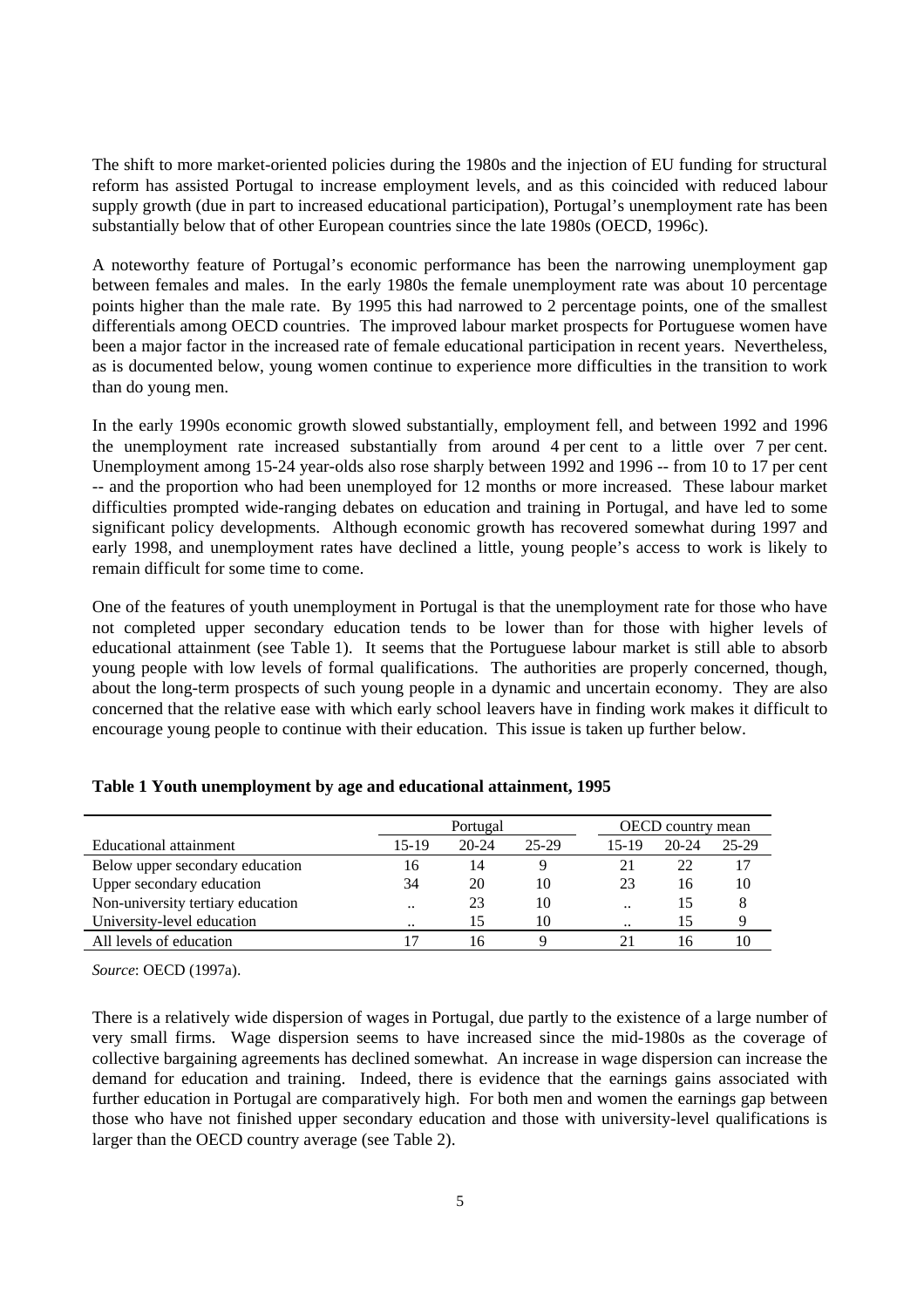## **Table 2. Relative earnings of employed persons by level of educational attainment and gender, 1995** (upper secondary education  $= 100$ )

|                                 | Portugal |      |        | <b>OECD</b> country mean |      |        |  |
|---------------------------------|----------|------|--------|--------------------------|------|--------|--|
| Educational attainment          | All      | Male | Female | A11                      | Male | Female |  |
| Below upper secondary education | 68       | 66   | 67     | 79                       |      |        |  |
| Upper secondary education       | 100      | 100  | 100    | 100                      | 100  | 100    |  |
| University-level education      | 183      | 180  | 74     | 162                      | 159  | .58    |  |

*Source*: OECD (1997a).

At the lower end of the earnings scale, though, the structure of wages may work against young people's employment. Although the minimum wage in Portugal is graded by age, the differentiation is less pronounced than in many other countries. For 15-17 year-olds the statutory minimum wage is 75 per cent of the adult minimum wage, and the full adult minimum wage is available to workers at age 18 (OECD, 1996c). Under these circumstances employers may well prefer to hire more experienced workers, and this could be part of the explanation as to why Portugal's ratio of youth to adult unemployment rates is higher than the OECD average (see Section 4). In mid-1998 legislation was enacted to prevent employers discriminating against young people on the basis of the minimum wage.

#### *Human Resource Development*

The formal educational attainment of the Portuguese adult population is relatively low. In 1995, only 20 per cent of 25-64 year-olds had completed at least an upper secondary education (Table 3) compared to an average of 60 per cent for OECD countries. Only about 7 per cent of 25-64 year-olds in Portugal have university-level qualifications, compared to an OECD country average of 13 per cent. The rapid rise in educational participation by young Portuguese in recent years means that the gap with other OECD countries will narrow over time. Even so, based on current educational participation rates, by 2015 the proportion of 25-64 year-olds in Portugal who have completed at least upper secondary education is projected to be still only half of the OECD country average (see Table 3). The generally low levels of education among Portuguese workers raise concerns about their capacity to adapt to economic and technological change.

## **Table 3 Percentage of the population aged 25-64 who have completed at least upper secondary education 1995, and projected 2005 and 2015**

|                      | 1995                 | 2005 | 2015<br>$201-$ |
|----------------------|----------------------|------|----------------|
| Portugal             | $\overline{f}$<br>ZU | 30   | 30             |
| OECD country average | OU                   | 69   | ~~<br>-        |

*Source*: OECD (1997a).

Since the 1974 revolution there has been markedly improved access to education. In 1995-96 some 57 per cent of 3-5 year-olds attended pre-school, 85 per cent of the relevant age group were enrolled in year 9 of basic education, and 55 per cent in year 12 of secondary education. Government policy objectives are to substantially increase these participation rates by 2000/01 to 76 per cent, 100 per cent and 66 per cent respectively. If these higher levels are achieved and sustained, the gap in educational attainment between Portugal and other OECD countries will narrow more quickly than Table 3 projects.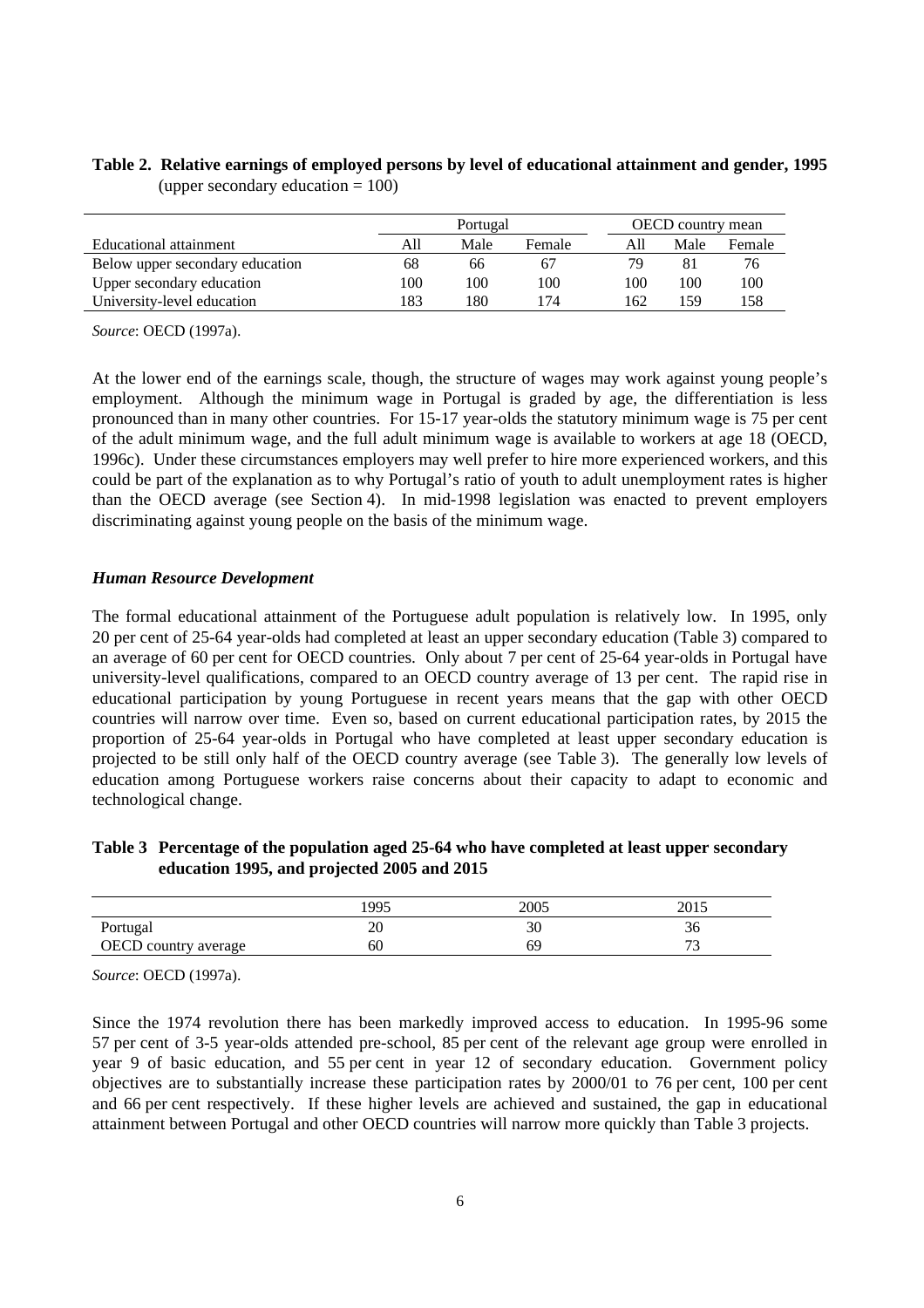Government spending on active and passive labour market measures has been comparatively low by international standards (about 2 per cent of GDP in 1994 -- OECD, 1996c). A large proportion of these resources is supplied by the European Social Fund, and are directed to training and employment programmes managed by public bodies, private companies, trade unions, and employers' associations. While the quantity of training has undoubtedly increased substantially, concerns remain about its quality, especially in the absence of nationally recognised standards in skill achievement and qualifications. The 1996 Agreement on Strategic Planning is a promising development in this regard, with the commitment to harmonise the various qualifications awarded by the Education and Employment Ministries. We also see a need to ensure that the lessons from successful EU-funded programmes are applied to the mainstream education and training in which most young Portuguese are enrolled. This is not necessarily a straightforward task. Pilot projects are often successful due to factors that are hard to apply more broadly, such as small size, specially selected and enthusiastic staff, and generous start-up funding.

To help better integrate policy development and programme delivery for young people, in 1996 the Programme for the Integration of Young People in Working Life was formed under the auspices of a highlevel contact group between the Education and Labour Ministries. This programme is seeking to develop a more integrated and articulated model of initial education and training, and to facilitate greater collaboration with industry. National associations of employers and trade unions play have played key roles in this regard through the 1996 Agreement on Strategic Planning that has sought to lift employment growth by partnership arrangements to stimulate investment in human resource development.

## **3. FEATURES OF THE EDUCATION AND TRAINING SYSTEM**

## *Compulsory Basic Education*

Since the school year 1987−88, nine years of schooling have been compulsory for Portuguese students, commencing at around age 6 and continuing to age 15. Compulsory education is divided into three cycles. The first cycle comprises years 1−4 of general education taught by generalist teachers; the second cycle covers years 5−6 and involves a basic introduction to interdisciplinary subject areas, normally taught by one teacher per subject area; and the third cycle involves years 7−9 where students are usually taught by specialists from different subject areas.

The three levels of compulsory education are provided in a wide range of institutional settings. In centres with large populations it is common for each level to be provided in a separate institution, while in smaller centres two or three levels are integrated in the one institution. The size of institutions varies widely, from large schools situated in the cities to smaller schools in the rural regions. Alternative programmes are available for those experiencing particular difficulties at school or who are at risk of leaving early. These programmes often include a practical component and some time spent in the workplaces of local enterprises.

The basic education sector also includes continuing education for those who are not of normal school age or adults who left school early. Often these programmes lead to a Level I or II vocational qualification<sup>3</sup>. These forms of provision are organised through the Programme for Educational Development in Portugal (PRODEP) which is supported by the European Social Fund.

<sup>3</sup> In Portugal such qualifications are normally termed "professional" qualifications. In this report we have employed the term "vocational" qualification since it is used more commonly internationally.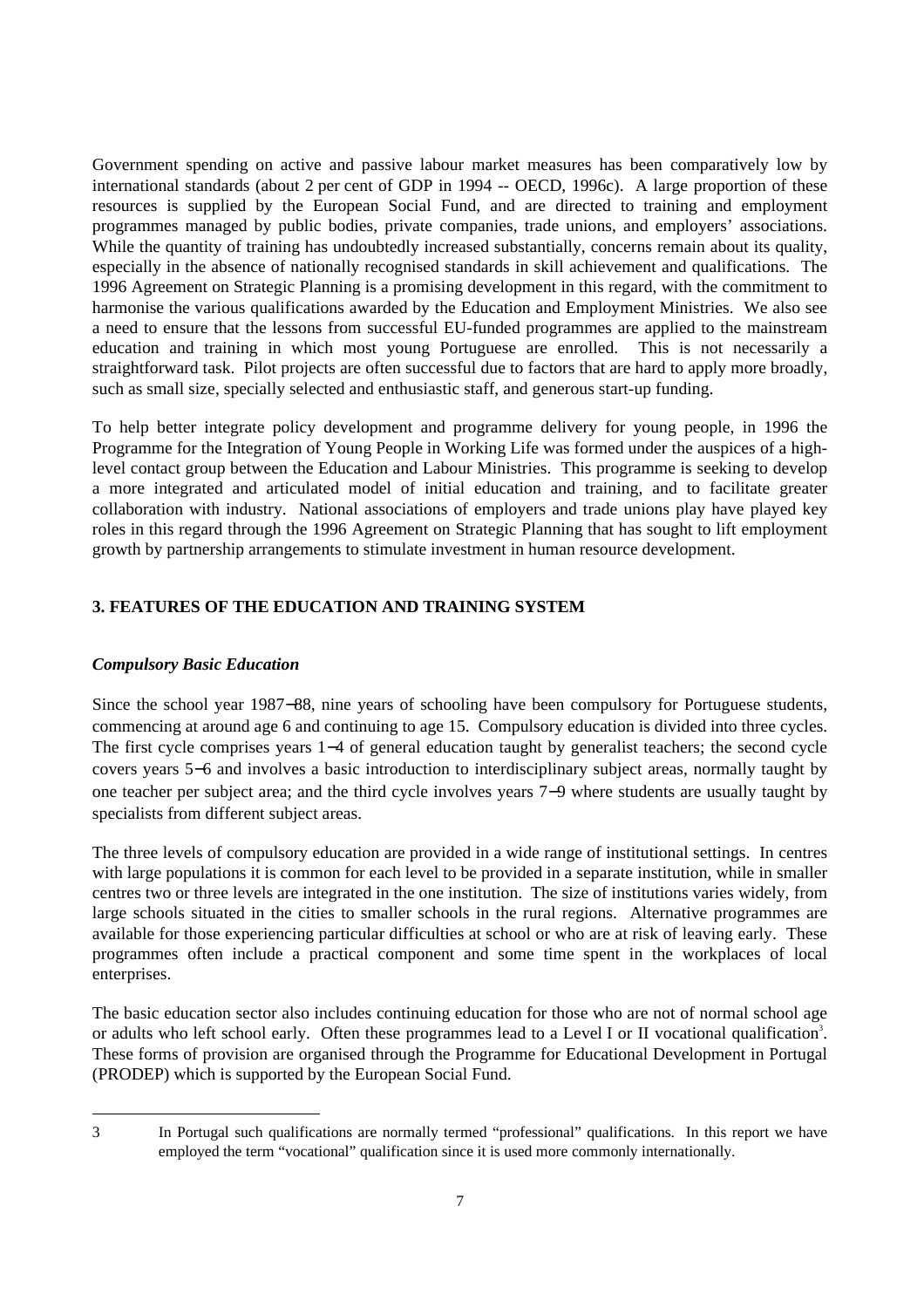In a noteworthy development in 1997/98 a pilot project commenced to link compulsory education to a level II vocational qualification. Organised through the Programme for the Integration of Young People in Working Life, this is aimed at young people who have completed year 9, but who do not wish to immediately continue with their studies. Its aim is to reach the objective in the Agreement on Strategic Planning of guaranteeing one year of qualifying training for those leaving the education system.

Although the period of compulsory schooling has increased to 9 years, and the network of schools has expanded considerably, the number of basic education students has been declining slowly due to the demographic trends noted in section 2. For example, there were about 1.5 million basic education students in 1980/81, 1.43 million in 1990/91 and 1.34 million in 1994/95.

Although 9 years of schooling is compulsory, not all young people are enrolled for that length of time. The drop-out rate ranges from about 2 per cent in year 5 up to 9 per cent in the 9th year. There are substantial regional variations in the drop-out rate from basic education. For example, the year 9 drop-out rates range from 5 per cent in the Lisbon region to 13 per cent in the Alentejo region. Young people who leave school with few or no qualifications are likely to face major problems in meeting the demands of modern economic and social life.

Guaranteeing at least 9 years of education is a high priority for Portuguese policy makers, and while there has been substantial progress in reducing the drop-out rate from compulsory schooling, this problem clearly needs on-going attention. As one policy response, vocational courses and apprenticeship programmes have been established for students who have not completed year 9. However, creating more diverse learning possibilities for students at risk without stigmatising them is a challenging task.

Whether curriculum diversification in basic education is successful or not depends, upon other things, on the flexibility that schools have in responding to individual needs and, not least, the qualifications and attitudes of the teaching profession. As a general issue, and one not confined to just compulsory education, the review team is interested in how to encourage schools and courses to be more responsive to the needs of students, and to foster innovations in teaching and course delivery. This theme is returned to several times during the paper.

Although the organisation of compulsory education is not a major focus of the transition review, we could not help wondering whether the three-level structure in Portuguese basic education may not be unnecessarily complex and add to the problems of educational management. In particular, it may be worth considering combining the first two levels into a single six-year span of primary education, since this could simplify curriculum development and teacher preparation, reduce student drop-out at the point of transition from one level to the next, and potentially increase the scope for scale economies.

#### *Secondary Education*

Secondary education in Portugal is not compulsory. The normal entrance age is 15, and the duration is 3 years, comprising years 10, 11 and 12. About 90 per cent of those who complete basic education now enrol in secondary education, and about 55 per cent of the relevant age group progresses to year 12. As noted earlier, the objective is to increase the year 12 participation rate to 66 per cent by 2000/01.

In 1996-97 there were around 350,000 students enrolled in regular secondary schools, which represents very substantial growth from the 280,000 enrolled in 1990-91, and the 137,000 who were enrolled in 1980-81. In some cases both compulsory education and secondary education are conducted in the same institution. About 12 per cent of secondary students are enrolled in private schools. Portugal is one of the few OECD countries in which secondary enrolments have expanded rapidly over the past 10-15 years.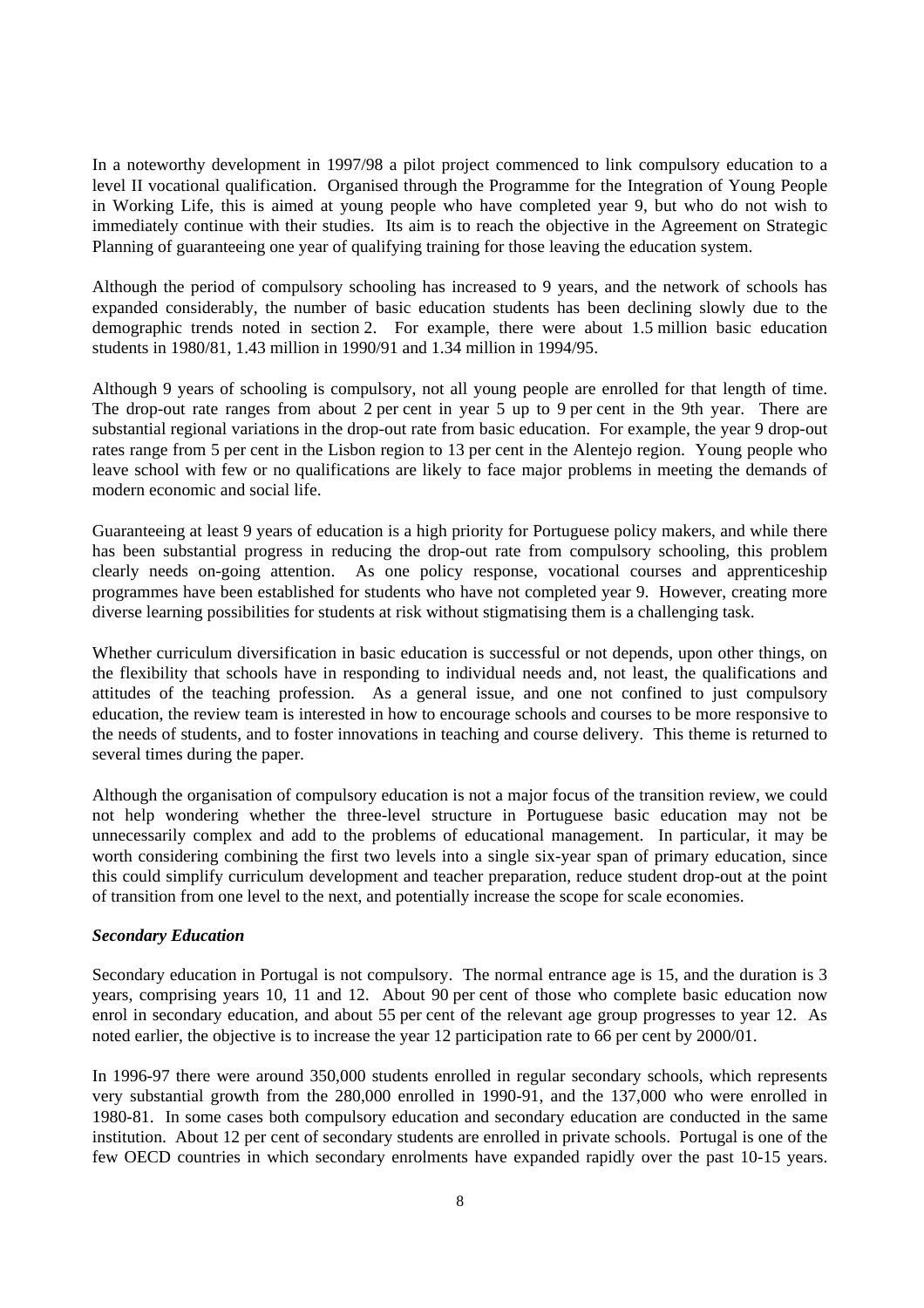This growth has been due mostly to an increase in participation rates rather than to an increase in the size of the age cohort. Expansion of this magnitude has required very substantial investments in school construction, teacher education and the development of support services.

After the 1974 revolution the separate technical school stream of secondary education was abolished, and secondary education is now dominated by general, or academic courses (COPSE), and is mainly regarded as preparation for higher education. Technological or vocational courses (COPS) geared mainly to the labour market are provided in secondary schools, and in 1996-97 just under 25 per cent of secondary students were enrolled in such courses.

The secondary education curriculum is organised around four broad groupings of subjects: naturalscientific; arts; socio-economic; and humanities. Within each of these areas there is a general course and at least two technological courses (the natural-scientific area has five technological courses, and the other three areas each have two technological courses). In total, therefore, the regular secondary curriculum contains four general courses and 11 technological courses.

Technological courses aim to link education to work and the local community. However, only one of the technological courses includes an internship in local enterprises as part of the formal curriculum plan. In the other 10 technological courses the inclusion of an internship or work experience depends on the initiative of the school, and overall the majority of students in the technological courses probably do not participate in such activities. The control of the technological courses rests firmly in the education sector. For the purposes of international comparisons, the technological courses are classified as school-based vocational and technical programmes (OECD, 1997a).

Students with better grades in basic education normally choose the general courses in secondary education, in large part because of the high status of university education and the types of employment it leads to in Portugal. The technological stream seems, therefore, to be mainly an option for students without the abilities or ambitions for the general academic stream. It seems to lack status in its own right. Transfer between the general and technological courses is in principle automatic, although we understand that relatively few students take up this possibility. The technological courses, though, do include a general education component and it is possible for graduating students to enter tertiary education from such courses, although the numbers doing so remain small. Entry to higher education in Portugal is not automatic after the completion of secondary school, but requires meeting a number of criteria including high academic performance.

Secondary school pathways with a vocational orientation and which also equip students to enter higher education are attracting increasing interest in OECD countries. However, a strong focus on educational quality is necessary if the qualifications from such pathways are to have real credibility with either higher education or employers. For example in Austria, where such courses have operated successfully for many years, the programmes last for a year more than regular secondary education, and involve students in extensive contact with enterprises. From what we understand of the secondary technological courses in Portugal, there are real concerns about programme quality in terms of preparing students for either tertiary study or direct entry to employment. We would add, though, that it should not be presumed that the general education courses are necessarily performing well in both regards either, although students from the general courses generally do perform better in national examinations than those from the technological courses.

During the visit we met several employers and some teachers who had been educated in the former technical schools, and who were concerned that the sector had been abolished in 1974. Indeed, one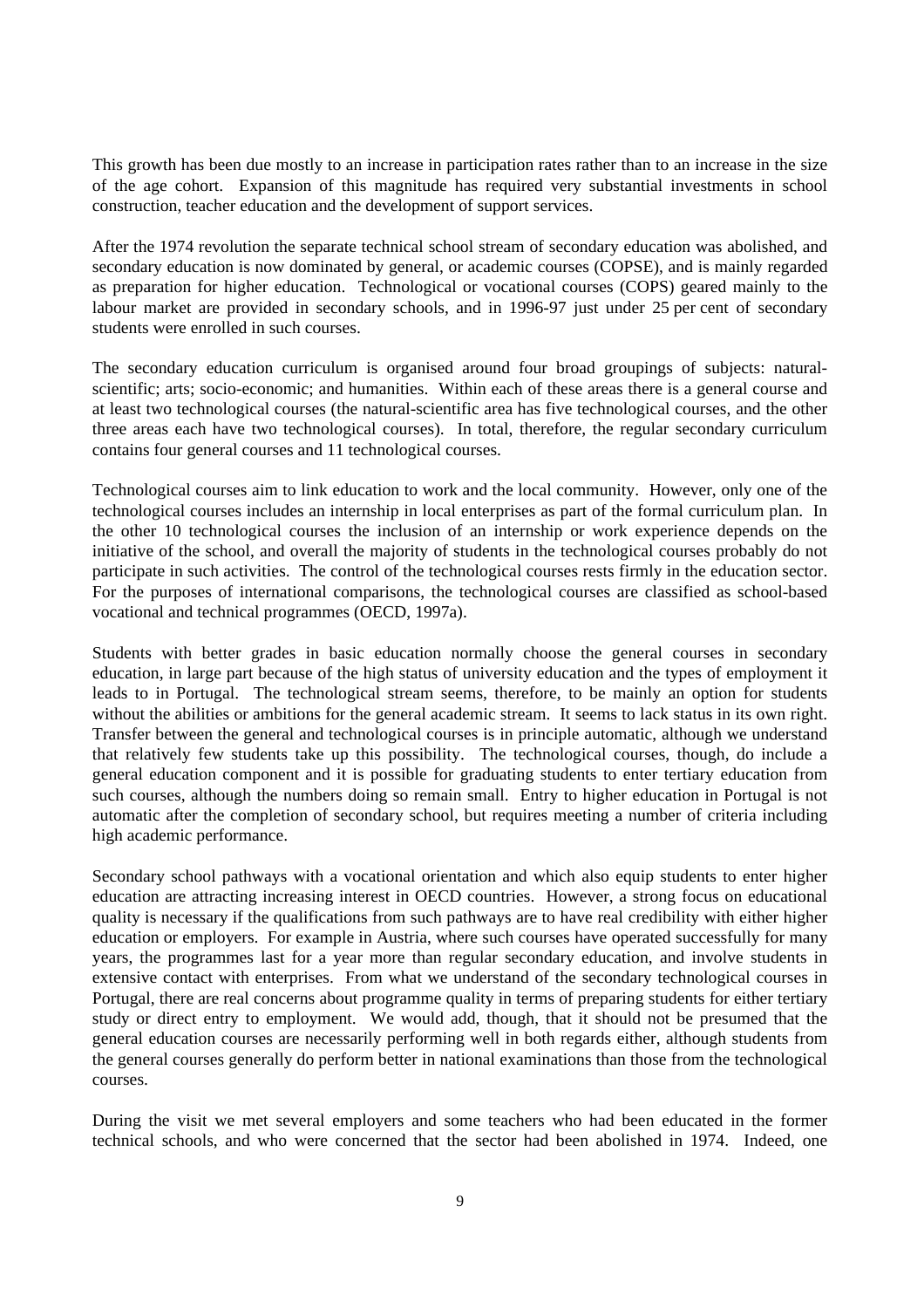employer argued that the loss of those schools, and the lack of a substantial apprenticeship system in Portugal, meant that the country had a 20 year gap in the production of technical workers. In our view, though, the way to remedy any gap in technical skills is not to reintroduce a binary system of secondary education in Portugal. Given the prestige attached to academic education, and to preparation for university study in Portugal, there would be a strong risk that a separate technical school system would become a second-best choice, and thereby fail to achieve its aims. As we argue in Section 5, a more productive strategy would be to strengthen the role of applied learning and workplace experience for all students within the existing comprehensive secondary schools.

Because of the ageing population in Portugal and the increased number of working women, there have been considerable efforts to provide training in new work opportunities in social support for the elderly and children. However, our impression is that the profile of the secondary technological courses is somewhat dominated by technical areas such as engineering and design, with relatively few programs aiming at the service sector, both private and public. The enrolment data support this impression. In 1995-96 around 38 per cent of all technological enrolments were in the Natural Sciences stream, and males comprised four-fifths of the students in that stream. The only other technological stream that matched Natural Sciences for total enrolments was the Socio-Economic area. This issue is relevant to gender equity, among other things. Overall, about one in three male students (32 per cent) were enrolled in a technological course, and about one in four female students (23 per cent). The fact that there are more males than females in the technological courses may in part be explained by the nature of the technological courses on offer in secondary schools. It should be noted, though, that compared to many other countries these gender differences are not large: in 1995-96 males comprised a little over one-half (54 per cent) of the students in technological courses.

The drop-out rates from secondary education appear to be reasonably high: in 1995-96 the drop-out rates were around 18 per cent from year 10, 12 per cent from year 11 and 25 per cent from year 12. There are suggestions that the drop-out rate from the secondary technological courses is higher than from the general academic courses. Drop-outs are not necessarily a major problem if the young people concerned are able to leave education with credits or partial qualifications that are recognised in the labour market, and which make it possible to re-enter education at some later stage. We have the impression that students who do not complete all three years of secondary education may struggle in both of these regards.

#### *Professional Schools*

One of the most interesting recent developments in Portugal has been the creation of institutions called professional schools to provide an alternative education and training pathway for young people. These primarily serve a similar age group as upper secondary education, and are supervised by the Ministry of Education, but they are quite differently structured to regular secondary schools. They are mostly operated privately by industry-based or regional organisations under a contract with the Ministry of Education. The review team visited two such schools in Lisbon, one owned by a private company and serving the multi-media industry (see Box 1) and the other operated by one of the major trade union federations and directed towards the business and public service sectors. These institutions are strongly geared to meeting industry needs, and graduating students appear to have little trouble finding employment.

In 1997-98 there were 162 professional schools (plus a further 63 annexes or delegations of such schools) with a combined enrolment of about 26,000 students, which is equivalent to about 6 per cent of all secondary education enrolments. They have expanded rapidly since their first year of operation in 1989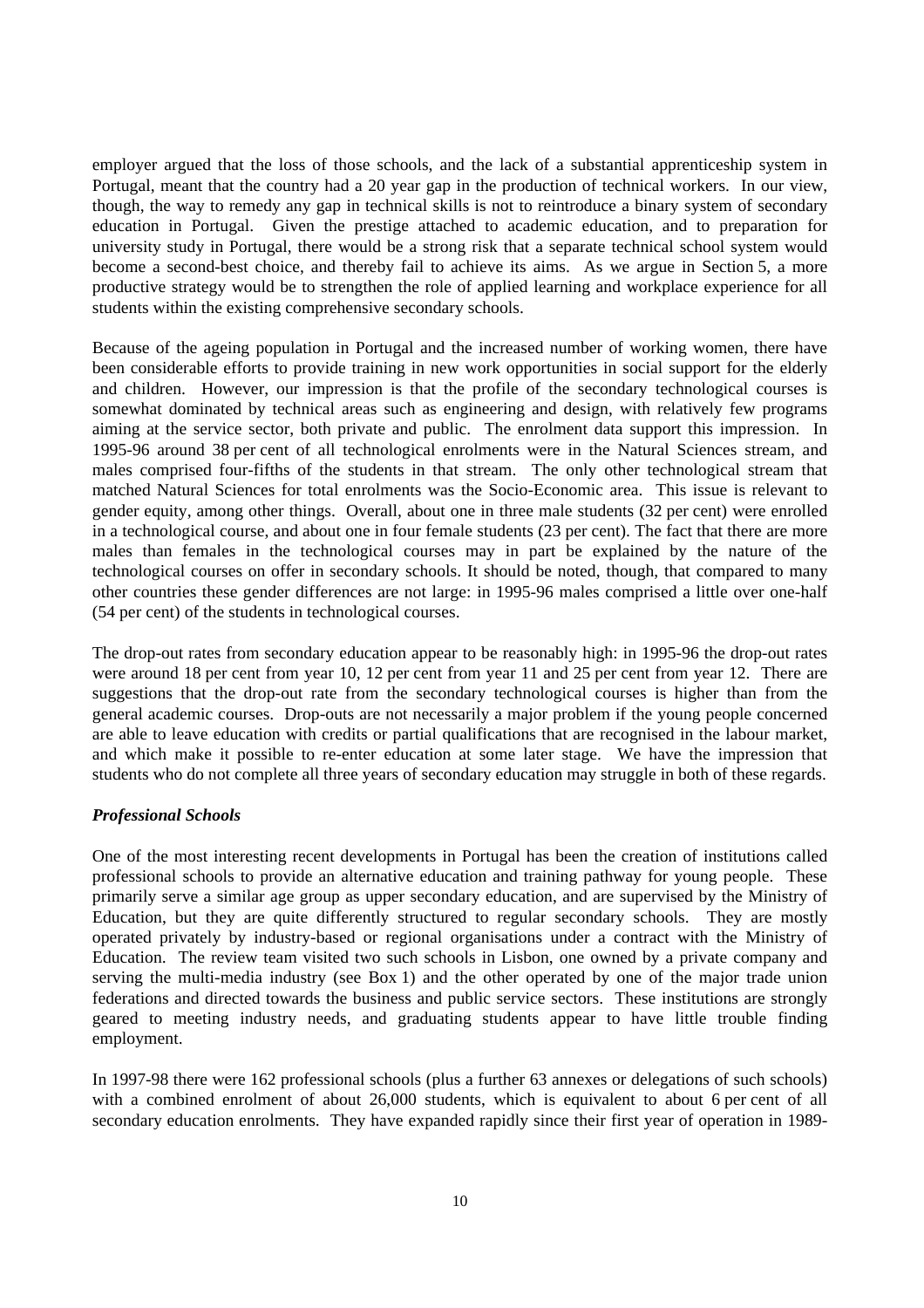90 when they enrolled just 2000 students, which was less than 2 per cent of the size of regular secondary education.

#### **Box 1: Example of a Professional School**

The Escola Professional de Imagem in Lisbon is operated by a private company with links to a similar organisation in Spain. Founded in 1991, the school concentrates on imaging and communication courses for the audio-visual industries. These fields have expanded rapidly in Portugal since the opening up of the TV sector to private operators in 1993. Prior to that time almost all training in audio-visual occupations was conducted within the public broadcasting system.

The school currently has about 200 students spread over a variety of courses that range up to three years in length. The courses are directed mainly at secondary school graduates who wish to enter the AV industry and who are not planning to enter higher education. Entry to the school is highly competitive with around three applicants for each place. Students are selected on the basis of tests, work portfolios and interviews. The school does not want to grow any larger because to do so would jeopardise the teaching environment and also risk flooding the market with graduates in specialist areas. Students pay tuition fees, but the school also receives financial support from the Ministry of Education and the European Union. Scholarships are available for low income students, and around one-third of students receive some form of scholarship.

Commencing in 1993, the school also started to offer three year courses for younger students who had completed year 9 of compulsory education. These are an alternative to the technological courses in regular secondary school, and at their completion students are qualified for entry to either the labour market or higher education. As far as possible, the general education component of these courses is linked to a relevant technical area; for example, physics teaching is related to photography.

Given the nature of the industry, there is a particular emphasis on giving students the skills to be self-employed and to work as free-lancers. Because of the high cost of audio-visual equipment, former students are able to use the school's facilities to become established. The school aims to create a teaching environment that is as close as possible to the workplaces students will enter. The school has very close linkages with the audio-visual industry. Enterprises are regularly consulted about the profile of graduates skills and knowledge, enterprises lend equipment and provide genuine projects for students to work on, and most of the teachers also work in the industry. The employment rate of graduates is very high, and many are recruited before completing their course.

The professional schools allow students to acquire a Level III qualification, which is equivalent to that from year 12 of secondary education. The courses they provide vary widely in subject field, but they seem to have been particularly successful in emerging job markets such as tourism, information technology, and communications, in which traditional qualification structures are less well established. The courses are structured by components (socio-cultural, scientific, technical, and practical) that enable contact with the world of work by different means.

With an average size of around 120 students the professional schools are notably smaller, and perhaps therefore more entrepreneurial and personalised, than regular secondary schools, which average over 500 students each. The professional schools are able to obtain the advantages of small size principally because their programmes are focused on particular industry niches, and they do not offer the broad range of curricula that a regular secondary school typically does. Significantly, too, the students in the professional schools are normally highly motivated and have clear occupational goals. Survey data indicate that around two-thirds of them chose this form of education because they believed it would improve their job prospects. Only about 10 per cent chose the professional school route because they felt that it would provide a better means of entering higher education than regular secondary school.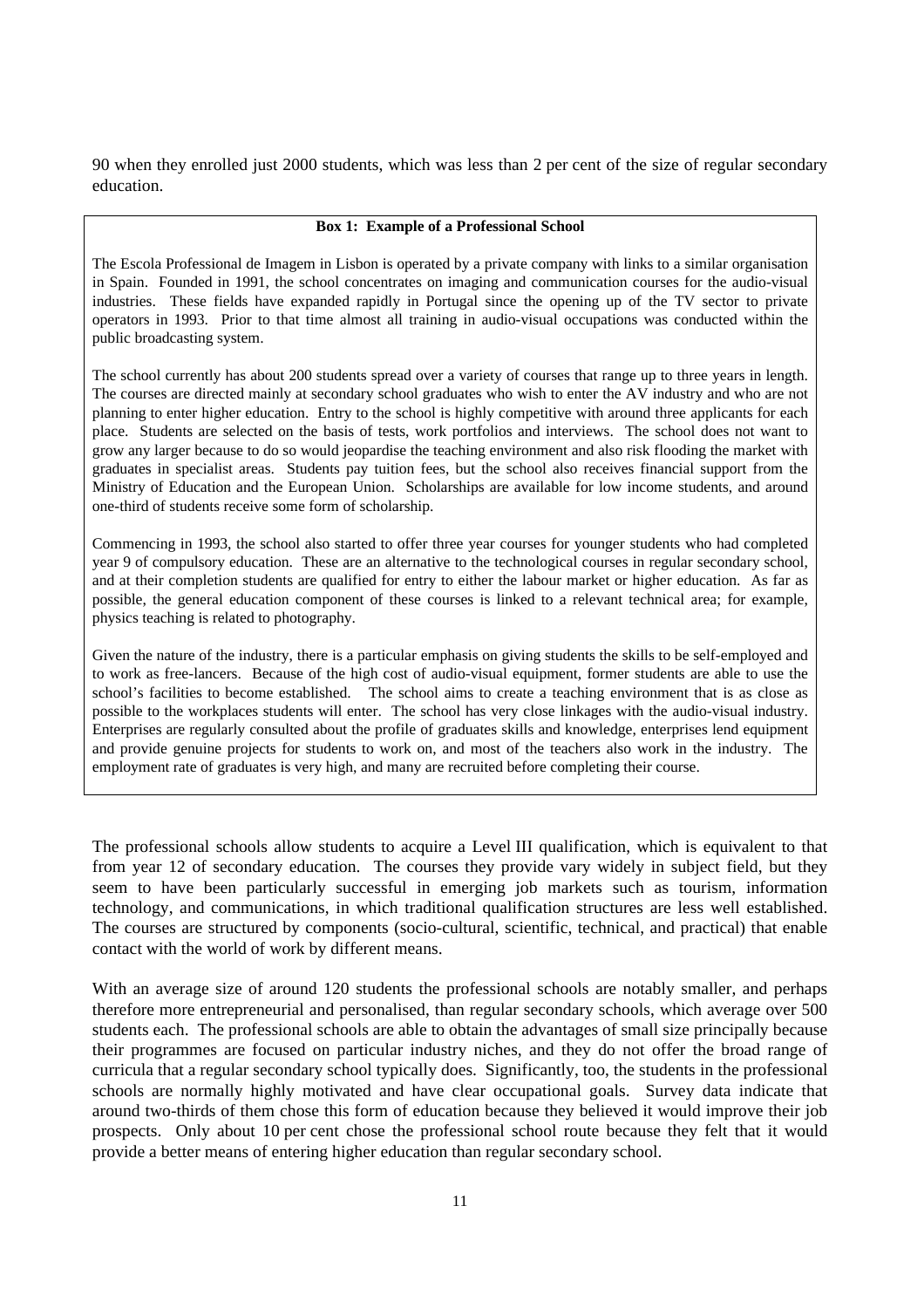However, a follow-up survey cited in the Background Report gives a mixed impression of the success of professional schools in preparing young people for work. Although those we visited had very strong employment rates, the wider survey data indicated that 18 months after graduation from professional school, just over one-half (52 per cent) were working, 21 per cent were studying, 8 per cent were unemployed and looking for a new job, and 19 per cent were unemployed and still looking for their first job. The latter figure is particularly worrying in terms of how well professional schools are fulfilling their main mission.

There is evidence that where graduates from a professional school obtain employment through contacts of the school itself, or through the training period spent in an enterprise, then a longer period is spent working for the company concerned. This finding has interesting implications. It suggests that the graduates of regular secondary schools could also benefit if their schools monitored more closely their progress in the labour market, and intervened where appropriate.

The professional schools help to meet the needs of significant, though minority, elements of both young people and industry in Portugal. The interesting policy question is whether some of the features that seem to make them successful can be incorporated into the regular secondary schools in which the majority of young Portuguese enrol.

## *Tertiary Education*

Two main types of institutions comprise tertiary education in Portugal: universities and polytechnics. While universities are part of a long tradition in Portugal (the University of Coimbra is one of the world's oldest universities), polytechnics belong to the post-revolution era. Polytechnics offer shorter undergraduate courses (mainly four years against five years in the university sector), they do not have Master's or PhD programmes, and their mission is to focus strongly on meeting industry and regional needs. Polytechnics have had a sharp increase in enrolments during the last 15 years, and by 1995/96 they enrolled just under 40 per cent of students at under-graduate level.

However, the institutional landscape is more complex than a simple division into universities and polytechnics suggests. New universities with strong ties to regional economies have also been created over the past 20 years, and there is an increasing number of private institutions in tertiary education. In 1980/81 private institutions enrolled just 10 per cent of the 85,000 students in the tertiary education sector. By 1996/97 they enrolled about 35 per cent of a much expanded sector that in total enrolled some 340,000 students. Portugal has achieved faster growth in its tertiary education sector over the past 10 years than has any other OECD country, and the private sector has absorbed about 40 per cent of this growth. Diversity of institutional management and structure, and institutional competition, are distinctive features of tertiary education in Portugal. Further blurring in the institutional landscape results from the fact that polytechnics are able to be established within formal university settings, as is the case at the University of Aveiro (see below).

About two-thirds of those who complete secondary school enrol in tertiary education shortly thereafter. When allowance is also made for entry by mature-age students (although there does not seem to be a lot of this in Portugal), about 30 per cent of all 18 year-olds now enrol in tertiary education either straight from secondary school or by the time they reach their mid-20s, a participation rate that is close to the OECD average. Enrolment in tertiary education has increased rapidly. This increase derives partly from Portugal's entry into the European Union, leading to additional support for the reform and development of education at all levels and stimulating rapid economic change. The number of students more than doubled between 1990 to 1996, and has quadrupled since 1980. Growth in overall size of the tertiary education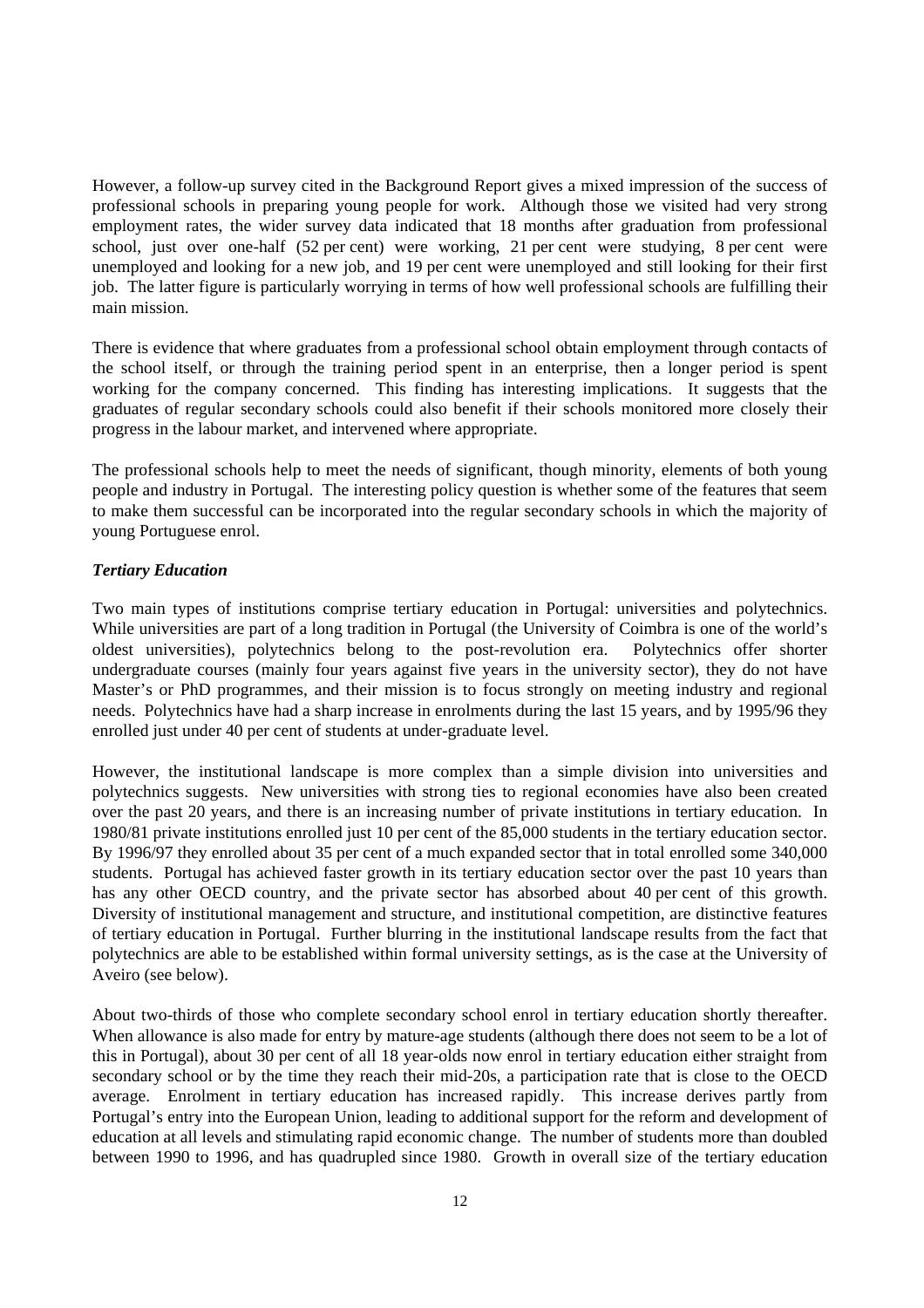sector has been associated with decreasing inequality in regional access, as many of the newer institutions have been established outside the main cities.

The strong increase in student numbers should be seen in connection with the fact that enrolment in tertiary education in Portugal was previously very low, but it is now approaching the level of other most other OECD countries. This development is impressive, but such rapid growth has raised questions about quality and the short-term capacity of the economy to make use of the enlarged supply of graduates. A number of people we spoke to expressed concern that the establishment of new courses and institutions, especially in the private sector, has brought too much diversity and too little coherence into the system. Drop-out rates from tertiary education seem to be particularly high, perhaps up to 40 per cent. This may reflect a gap between existing programmes and teaching approaches and the needs, interests and background of the new generation of tertiary students, and insufficient or unevenly distributed resources.

Access to tertiary education is relatively open, and most students enter after 12 years of schooling through a combination of results based on performance in the national admission examination and school-based assessment. Placements in high-status programs and institutions are rationed. It seems that few enter tertiary education from secondary technological courses or professional schools. This could be either because they lack the general education background to do so, or because they find ready employment in the labour market. From what we understand, the former explanation seems to apply more strongly in the case of the secondary technological courses, and the latter in the case of the professional schools.

#### *Other Forms of Initial Training*

In addition to institutions managed by the Ministry of Education, Portugal has a variety of training programmes for young people that are the responsibility of the Ministry of Labour and Solidarity, and of the Secretary of State for Youth. In policy terms, a distinction is made between training incorporated through the education system (and managed by the Education Ministry), and training incorporated in the labour market (and mostly managed by the Labour Ministry). The separation of ministerial responsibility in this manner, which is similar to that in almost all OECD countries, requires extensive collaboration to ensure that policy development and implementation is coherent and consistent across the education and labour market areas. As is elaborated below, Portugal has recently taken moves to strengthen links between the two Ministries.

In the case of the Labour Ministry, initial training programmes are located mainly in the Vocational Training Centres and Employment Centres that are operated by the Ministry's Institute for Employment and Professional Training (IEFP). The programmes operated by another branch of government, the Secretary of State for Youth, are based in the Portuguese Institute of Youth. The Institute conducts programmes in each region of the country that provide an interesting mix of social support, information and training for young people.

#### *Apprenticeships*

Apprenticeships have been in place in Portugal since only 1985, and at this point they involve only a relatively small proportion of young people. In 1997 there were about 15,000 apprentices in training in Portugal, which was equivalent to about 4 per cent of the number of young people enrolled in secondary education. The apprenticeship system, which is managed by the Ministry of Labour and Solidarity in collaboration with the Ministry of Education, is aimed mainly at 15-25 year-olds. Representatives of employers and trade unions are also involved in the development of the apprenticeship system.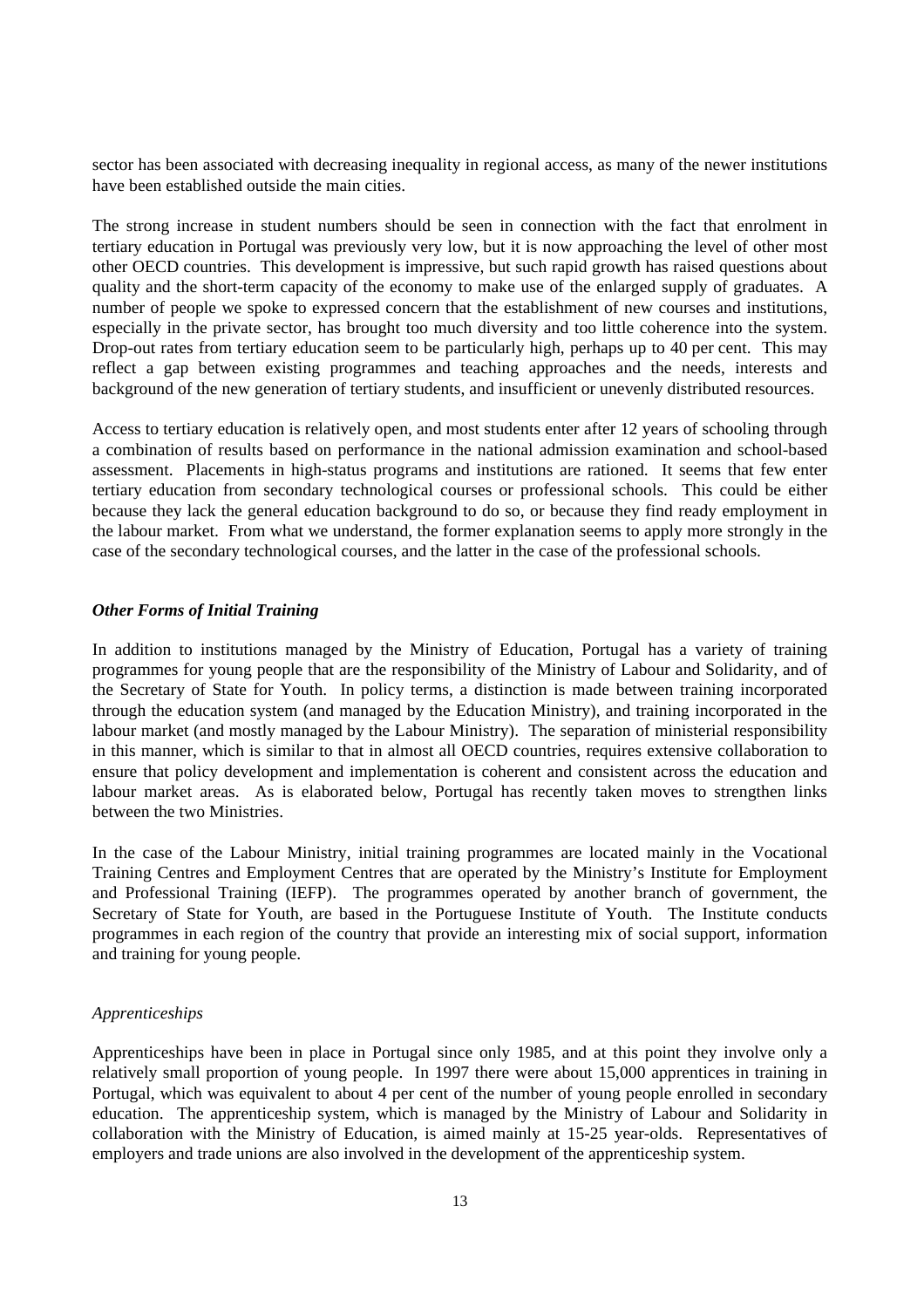The apprenticeship courses last between one and three years depending on the occupational field and the young person's background, and involve a combination of study in a professional training centre and practical training in a workplace. As the course progresses, apprentices spend more time in the workplace. The workplace component involves the young person in a contract with the employer, but overall responsibility for their progress rests with the IEFP. Apprentices are not paid a wage, but receive a small allowance to assist with travel and other expenses. The structure of the economy, dominated as it is by small- and medium-sized businesses and having a labour force with low levels of formal qualifications, is a major obstacle to the further development of the apprenticeship system in Portugal. There are examples of groups of employers collaborating to provide apprentices with a variety of workplace experiences, but these do not seem to be extensive.

In the past, apprenticeships were mainly geared to those with low levels of formal education, and were designed to provide a basic vocational qualification. As the general levels of education of those starting apprenticeships have been rising, reforms have been introduced to allow credits for general education courses taken in school, and thereby reduce the overall training time.

There is evidence of a high rate of employment (at least 80 per cent in most regions) for those who complete their apprenticeship, with most employed in the enterprise where they did their workplace training. Despite these impressive figures, and the relatively low drop-out rate from apprenticeship courses, it seems to be difficult to persuade students, their parents and teachers about the value of apprenticeships.

#### *Initial Qualifications through Vocational Training Centres*

There are two types of Vocational Training Centres that operate within the scope of the Institute of Employment and Professional Training (IEFP) of the Labour Ministry. Those directly managed by the Institute were established in the 1960s, whereas those with a more participatory management structure involving industry or regional organisations were piloted in 1980 and given legislative status in 1985. The Centres were originally intended to provide an initial vocational qualification for those with only six years of basic education. The essential purpose was to provide accelerated vocational training to help meet the growing need for semi-skilled workers in construction and manufacturing. However, with the general rise in educational participation over the past 15 years, and the gradual lift in qualifications of the Portuguese labour force, most of the trainees have now completed at least nine years of schooling and, some programmes require 11 years of school background. The training programmes have also been progressively redesigned to increase their technical components and to reflect demands in new occupational areas.

The Training Centres therefore provide an alternative route into the labour force for those who do not wish to continue in secondary school or for whom the professional schools are not suitable or available. The young trainees we spoke to commonly complained that school was boring and not relevant to their interests. Compared to the programmes in other institutions, those in the Training Centres normally include a lower proportion of general education, as it not anticipated that the Training Centre graduates would go onto higher education. However, compared to the technological courses in secondary schools at least, the Training Centres seem to offer young people the chance to learn using better equipped facilities and with instructors who have closer links to industry.

The Training Centres also provide the facilities and staff for the theoretical component of apprenticeship training, continuing training for those who are already employed, and courses to train the trainers in a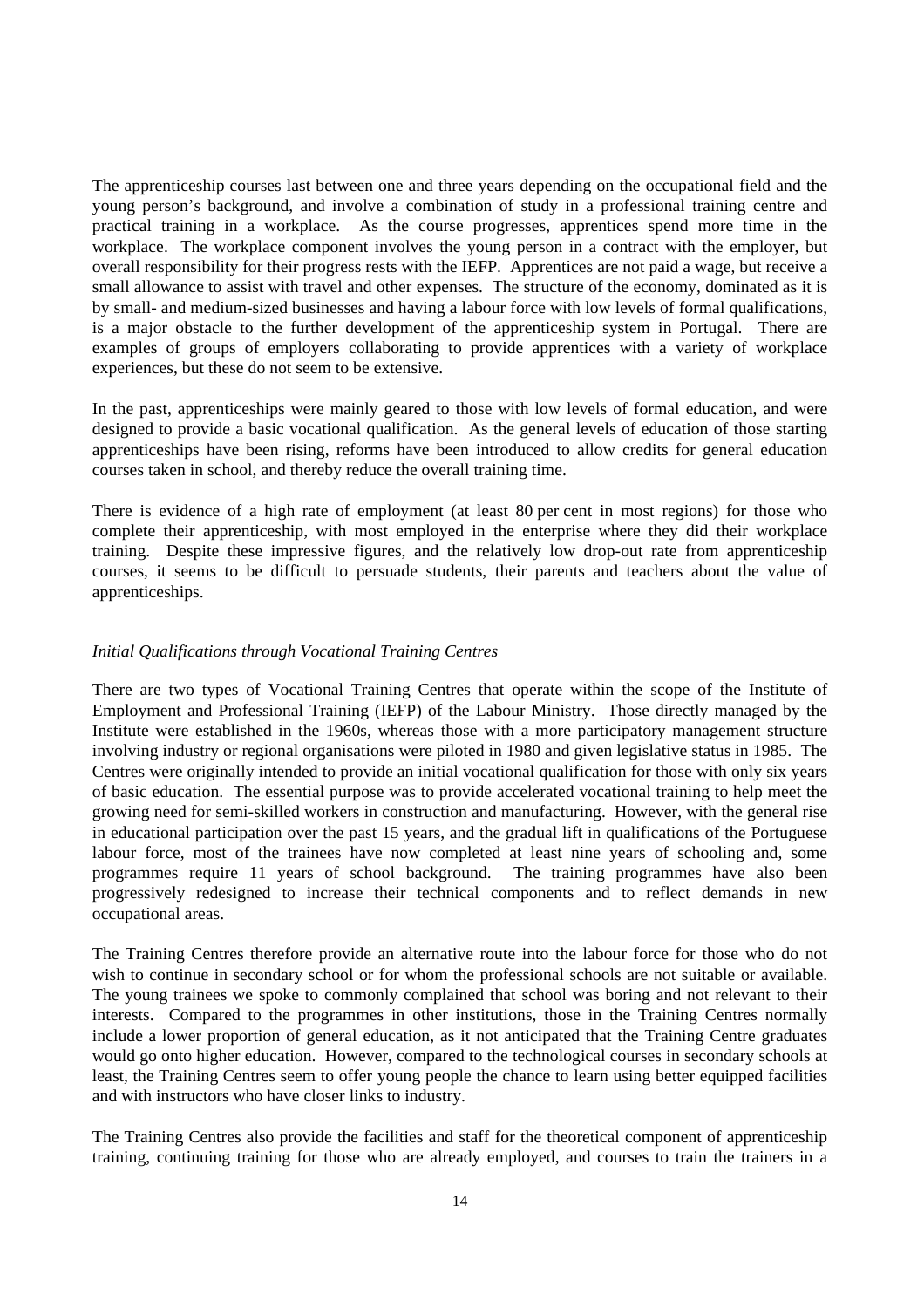variety of private and public enterprises. Most of the Centres' programmes aimed at young people are fully publicly funded (with substantial input from the European Union), while fees are charged for those geared more directly to enterprise needs. The mix of programmes, funding sources and personnel working in the Training Centres and the entrepreneurial character evident in the management of the Centres, means that the Training Centres are closely attuned to the needs of local industries, and the young people who complete the initial training programmes normally have little difficulty in finding work.

In 1997 there were some 13,000 young people engaged in acquiring initial vocational qualifications through the Vocational Training Centres, which was a similar number to those engaged in apprenticeships. These courses mainly provide a basic qualification for those with at least nine years of schooling.

One interesting finding is that, in terms of employment placement, trainees from the centres managed in a co-operative arrangement with industry or regional organisations generally do better than those from the centres managed directly by the IEFP. This is presumably because the jointly managed centres are more closely attuned to regional labour market needs. This is suggestive of the benefits that can come from closer linkages between education and training institutions and industry.

Some initial and continuing vocational training is also provided by other government bodies such as the Ministries for the Economy, for Culture, and for Agriculture, Development and Fisheries. The programs from such agencies are targeted to particular groups of young people, for example those in rural areas.

#### *Employment Centres and Young People*

The Employment Centres act as the point of first contact for people seeking jobs, and for employers who wish to recruit staff. The Employment Centres collaborate with the Vocational Training Centres in running labour market training programs, for example by assisting with trainee selection and work placement after the completion of training. Through their contacts with employers, and knowledge of local labour market conditions, the Employment Centres provide yet another source of information to the Training Centres on training needs. The Employment Centres appear to be well staffed with counselling and guidance personnel, and the national database on job vacancies is being improved

Two features emerged in talking with staff in the Employment Centre in Coimbra that we visited. First, geographical mobility among young people seems to be very low in Portugal. Young people generally do not wish to move far from home when locally available job options or education and training programmes do not fit with their expectations or wishes. This is perhaps understandable for young people in the Central Region where Coimbra is located, since that area has a strong local economy and a range of education and training facilities close at hand. It seems, however, that few young people move there from other, more economically depressed regions, despite the fact that the Central Region has labour shortages.

The second feature of note was the fairly restricted nature of the contacts between the Employment Centres and local educational institutions. The career and guidance programmes run by schools and tertiary institutions did not seem to make a great deal of use of the Employment Centre's information base, staff or facilities when advising students, or indeed in re-thinking the relevance of curriculum offerings. The impression we formed was that the contacts which had been made tended to be at the initiative of the Employment Centre, rather than from the educational institutions. Further attention could perhaps be directed to how to improve communications and resource sharing between the Employment Centres and schools and tertiary institutions.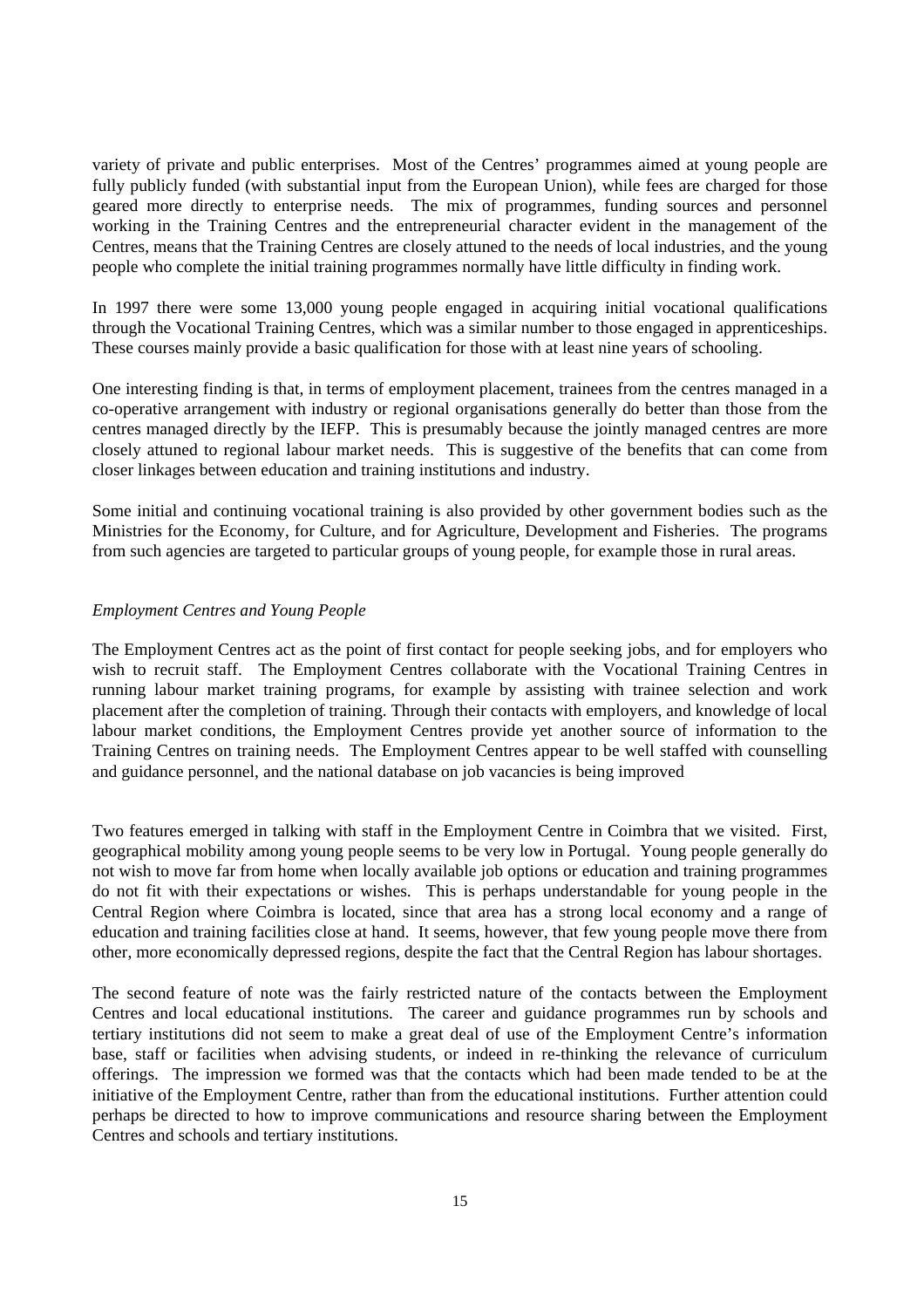#### *The Portuguese Institute of Youth*

The regional centres (or delegations) of the Portuguese Institute of Youth provide another channel for young people to access education and training opportunities. These are a network of storefront centres administered by the Secretary of State for Youth, with the main objective of meeting a range of needs of voluntary associations representing diverse elements of Portuguese youth. The Institute's regional centres are able to play a brokerage role between youth and other social agencies by being accessible to young people in a supportive environment. From what we observed in the Leiria Region, the youthfulness of the staff involved, and the Institute's flexible opening hours and well-equipped facilities, enable them to provide youth services in a way that many young people find to be attractive and accessible. For example, the information tools made available (Internet connections, newsletters, and all sorts of documents) seem to be up-to-date and appealing.

As well as general information and support services, the Institute's regional centres are directly involved in some training and employment programmes. For example, they manage the AGIR programme for unemployed tertiary graduates (see Box 2).

The Portuguese Institute of Youth and its regional centres are an interesting attempt to provide a "one stop shopping" approach to youth services, and to help provide connections between the various programmes offered by the Education and Labour Ministries. The review team was left wondering, however, about the strength of the connections among these various elements, and how they may appear from the perspective of young people themselves. The impression we formed is that while the programmes run by any one branch of government may be coherent in their own sphere of operations, they may not be so coherent among the agencies themselves. As such, young Portuguese may be faced with a somewhat fragmented picture of where they can turn to for assistance.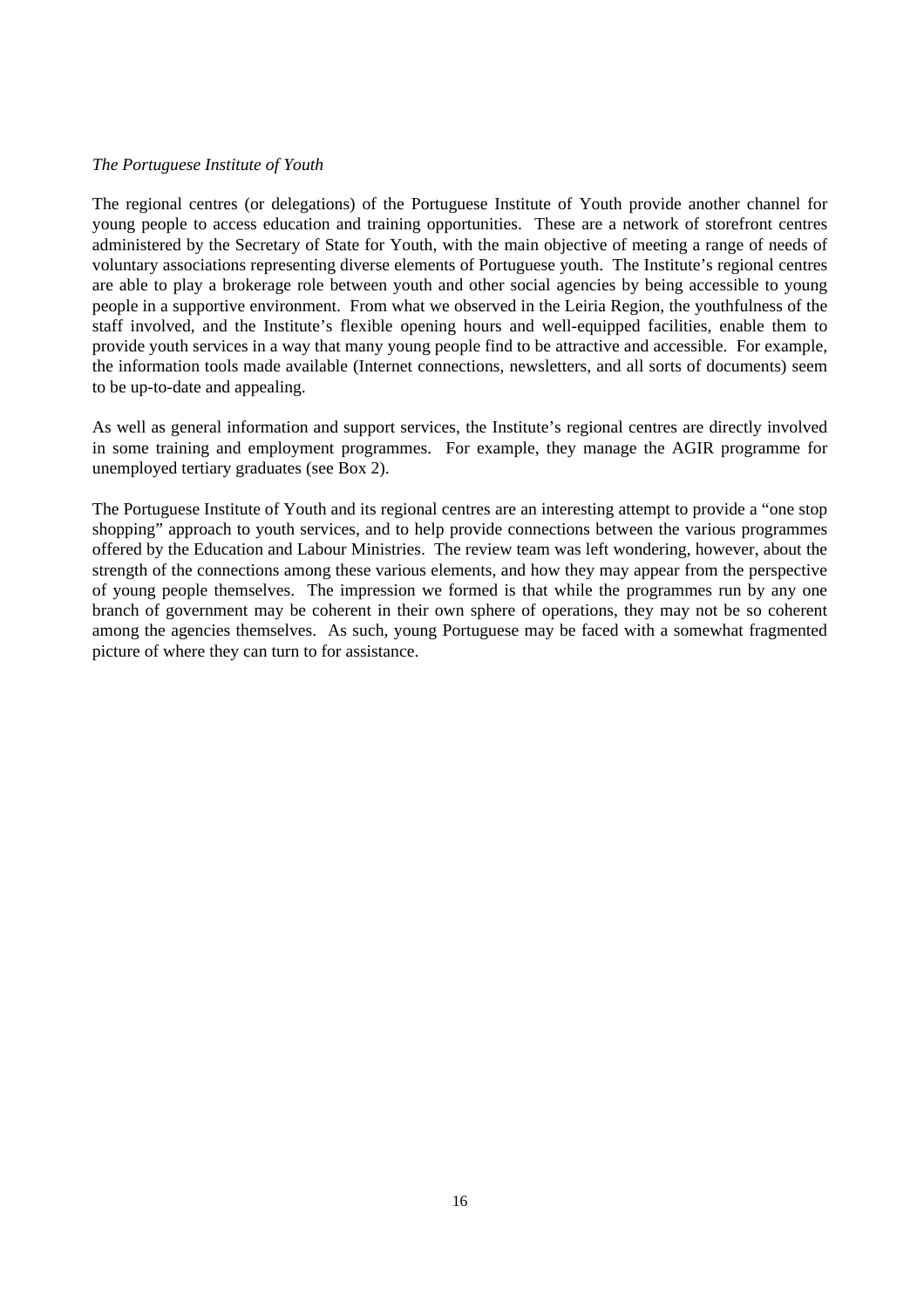#### **Box 2 : The AGIR Programme for Unemployed University Graduates**

The recent phenomenon of high rates of unemployment among tertiary graduates in Portugal has prompted particular attention on strategies to get unemployed graduates into jobs. The AGIR programme, which is administered by the Secretary of State for Youth through regional centres of the Portuguese Institute of Youth, includes a strand to place young unemployed graduates in the job market. The programme is open to degree holders aged less than 30 years who are looking for their first job and/or have been unemployed for less than a year. Over the course of 8 months it involves 240 hours (one day per week) of structured programmes in project management, time management, communication, and decision making. These classes are conducted at the regional youth institute and are intended to add a sharper vocational edge to the university qualifications held by participants. The other four days per week are spent in subsidised employment at a carefully selected local employer. The employers are screened to ensure that a genuinely new position has been created and that no job displacement occurs. The employer has to agree to provide a minimum of 12 months employment at regular wage rates after the programme concludes. The enterprise also has to provide structured workplace supervision and training for the young graduate. In selecting employers preference is given to enterprises that have had little experience of employing graduates in the past, so as to increase their awareness of the value of highly qualified labour.

On average about 50 per cent of the young graduates in the AGIR programme have full-time jobs in the year after the programme; about two-thirds of these are with the participating enterprise, and one-third with other enterprises. The success rate tends to be higher in regional areas than in Lisbon. Important factors in the programme's operation are the chance it provides for both the young graduate and the enterprise to learn more about each other, the combination of theoretical and practical training, and the on-going individualised support provided to both the graduates and employers by the Youth Institutes.

## **4. ISSUES IN THE TRANSITION FROM INITIAL EDUCATION TO WORK**

Chapter 4 of the Background Report summarised the main concerns of the Portuguese authorities' about young people's transition to work in the following terms:

- the structure, organisation and curricula of the education and training systems;
- the orientation of the schools and the vocational training institutions;
- the structure and operations of the employment market:
- the co-operation between education and employment structures at regional and local level; and
- the articulation between the ministries responsible for the education and training systems.

This is a formidable listing of problems. While the review team basically agrees with the diagnosis provided by the Portuguese authorities, one contribution of a comparative review like is to point out where the system is doing well, and perhaps to suggest some priority areas to which efforts could be directed rather than attempting to tackle all problems at once. In this section, we elaborate where we feel the main concerns lie. In the final part of the paper, Section 5, we suggest some of the broad policy directions that could now need to be considered.

In approaching this discussion, we want to briefly return to the main organising theme of the transition review: young people's transition from education to work needs to be seen in a lifelong learning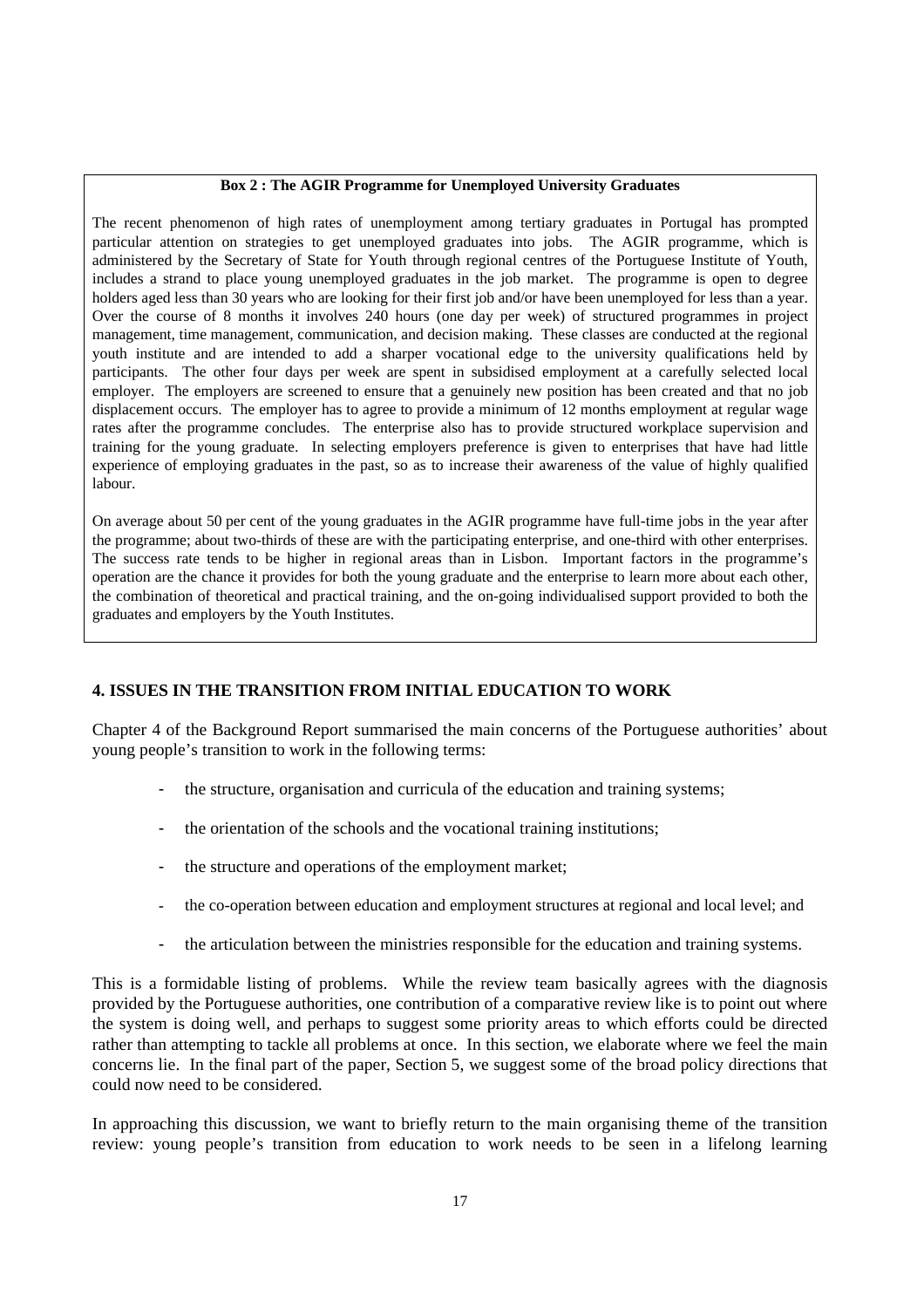perspective. That is, overcoming the problems of transition involves more than getting young people into work, vital though that is. It is also important that young Portuguese have the knowledge, skills, and attitudes to be active learners throughout their lives. Achieving this goal requires a high-quality system of initial education and training, as well as structures and pathways that provide effective transitions from education to the labour market, and back again.

#### *Trends in Youth Unemployment*

In 1996 the unemployment rate among 15-24 year-olds stood at 17 per cent, compared to 10 per cent in 1992 and 1994. The rise in youth unemployment during the 1990s has caused considerable concern in Portugal. However, to put this in perspective, the unemployment rate among 15-24 year-olds in Portugal was close to the OECD average in 1996 (see Table 4), and it was substantially lower than in other Southern European countries (Spain, Greece and Italy) that to a large degree have similar economic structures. Overall, about 1 in 14 Portuguese aged 15-24 was unemployed in 1996 compared to 1 in 10 in Greece, 1 in 8 in Italy, and 1 in 5 in Spain. Although the Portuguese authorities are quite rightly not complacent about youth unemployment, Portugal's performance in this regard has had some positive aspects, especially when account is taken of the large number of young people entering the labour market over the last 10 years (see Appendix 3).

Table 4 compares several indicators of youth unemployment in Portugal in 1996 with the 28 other OECD countries. On most of the indicators Portugal lies close to the average. The major features are as follows.

- The labour force participation rate for 15-24 year-olds in Portugal, at 44 per cent, is slightly less than the OECD country average (51 per cent). Out of the 29 OECD countries Portugal has the 18th highest value in this regard. Those countries with higher rates of youth labour force participation are either those where many young people hold apprenticeships and hence are classified as employees (e.g. Austria, Denmark and Germany) or where many full-time students work part-time (e.g. Australia, Canada and the United Kingdom and USA). These forms of youth labour force participation are present in Portugal, but to a lesser extent than in many other OECD countries.
- The unemployment rate for 15-24 year-olds in Portugal was 17 per cent in 1996, which was almost exactly the average rate for OECD countries (16 per cent). However, the average rate is inflated somewhat by several countries with very high youth unemployment. When Portugal's ranking is calculated, it has the 10th highest youth unemployment rate among the OECD countries.
- The combination of slightly below-average youth labour force participation and an average youth unemployment rate meant that in 1996 that the ratio of unemployed youth to the 15-24 year-old population in Portugal (7 per cent) was just below the OECD country average (8 per cent).
- Adult unemployment in Portugal in 1996 was slightly lower (6 per cent), than the OECD country average (7 per cent). Accordingly, the ratio of the youth to adult unemployment rates was a little higher in Portugal (2.6) than on average in the OECD (2.4). On this particular indicator Portugal was in the highest one-third of OECD countries. This implies that, compared with most OECD countries, Portuguese youth fare relatively worse in the labour market than adults. Taking a longer-term view, though, even this indicator of youth labour market problems has been gradually improving. In 1980, the ratio of youth to adult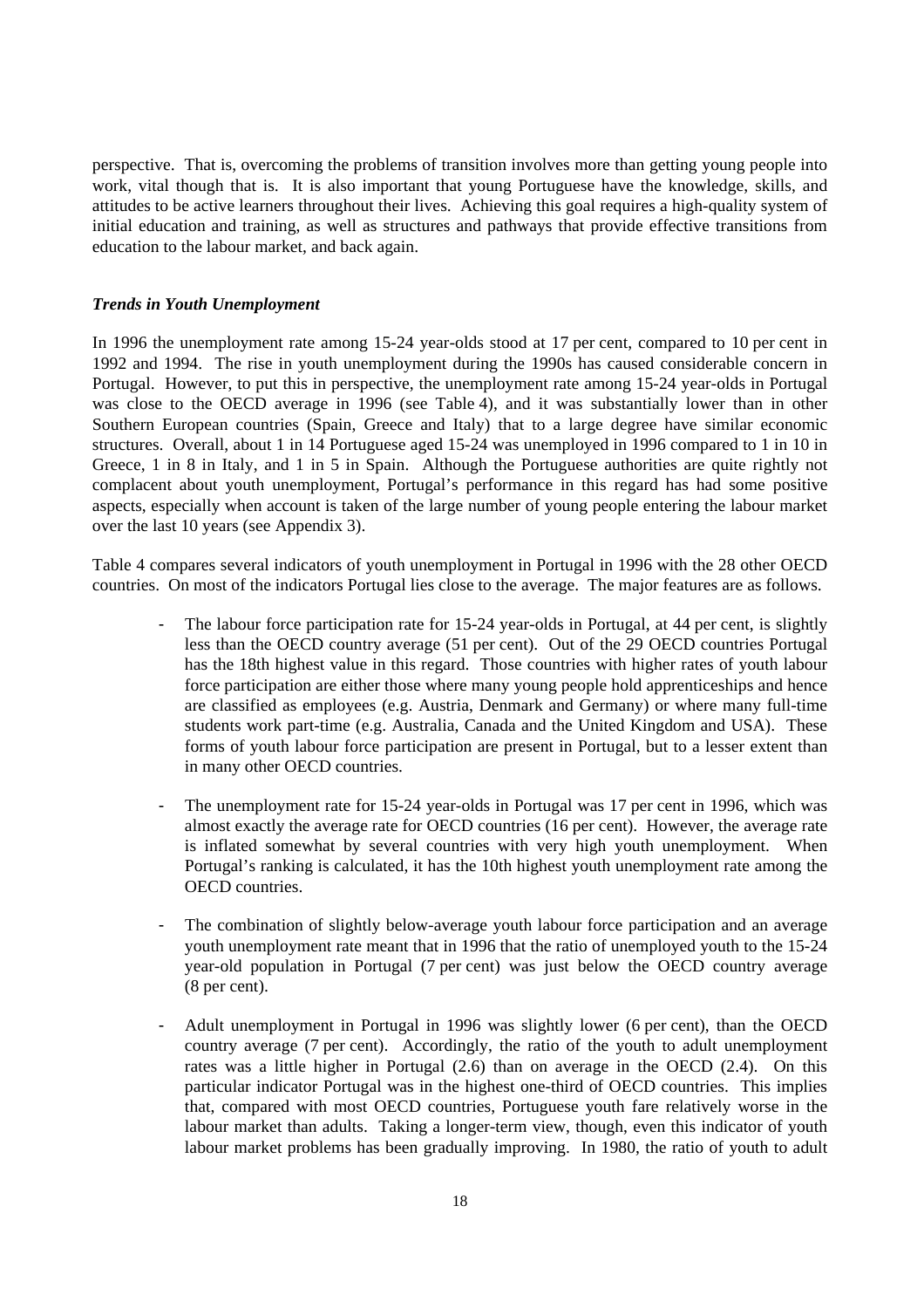unemployment rates to Portugal stood at 3.8 to 1, and in 1990 at 3.0 to 1. By this measure, Portuguese youth have become more competitive in the labour market.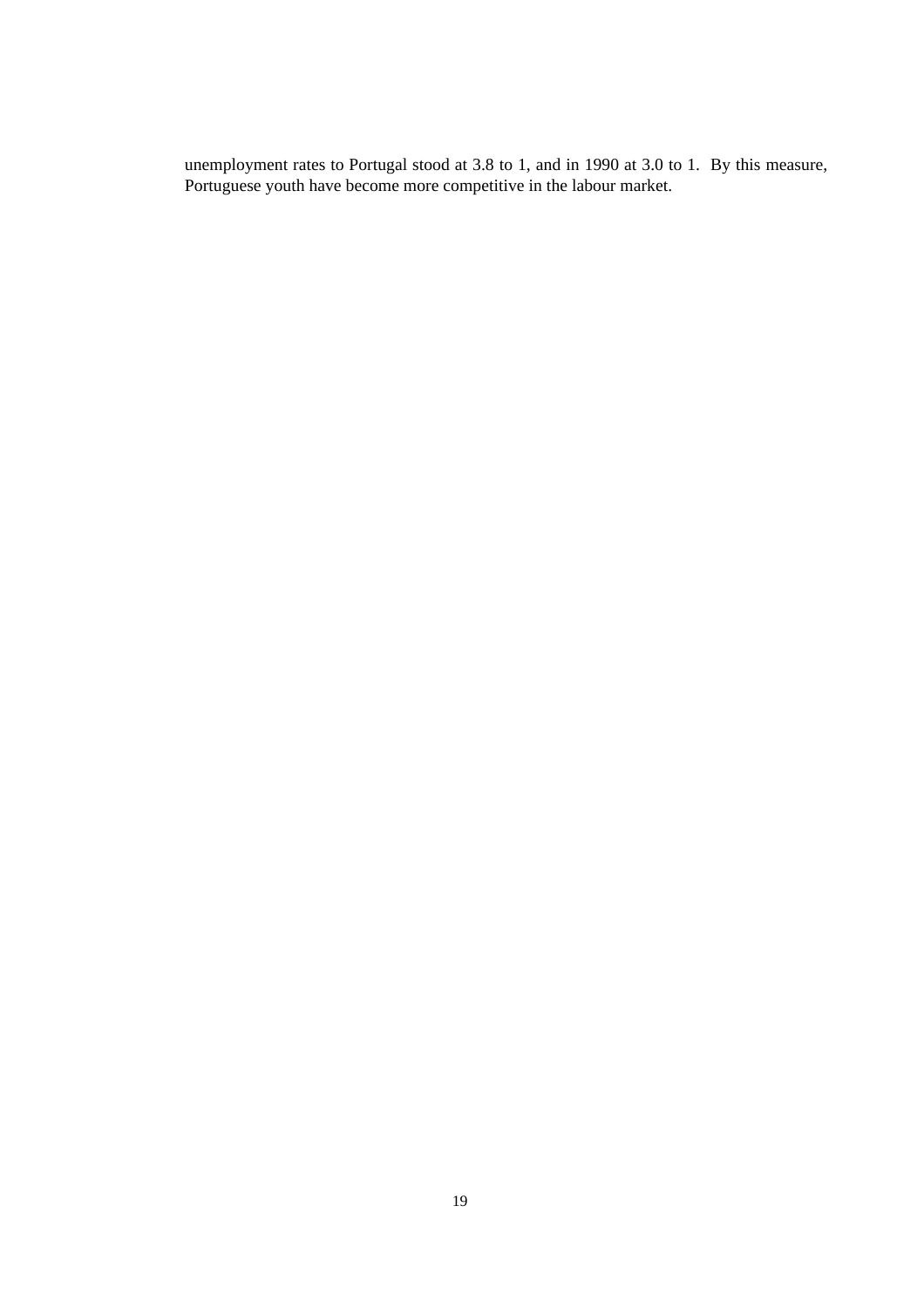## **Table 4 Unemployment indicators, 1996**

|                                    | Labour force<br>participation rate,<br>15-24 year-olds, % | Unemployment<br>rate, 15-24 year-<br>olds, % | Unemployment as a<br>% of population, 15-<br>24 year-olds | Unemployment<br>rate, 25-54 year-<br>olds, % | Ratio of youth to<br>adult<br>unemployment |
|------------------------------------|-----------------------------------------------------------|----------------------------------------------|-----------------------------------------------------------|----------------------------------------------|--------------------------------------------|
|                                    | (A)                                                       | (B)                                          | $(A*B)$                                                   | (C)                                          | (B/C)                                      |
| Australia                          | $70\,$                                                    | 15                                           | $10\,$                                                    | $\boldsymbol{7}$                             | 2.2                                        |
| Austria                            | 60                                                        | $\boldsymbol{7}$                             | $\overline{4}$                                            | 5                                            | 1.4                                        |
| Belgium                            | 33                                                        | 21                                           | $\tau$                                                    | 9                                            | 2.4                                        |
| Canada                             | 62                                                        | 16                                           | $10\,$                                                    | 9                                            | 1.9                                        |
| Czech Republic                     | 50                                                        | $\boldsymbol{7}$                             | 4                                                         | 3                                            | 2.2                                        |
| Denmark                            | 74                                                        | $11\,$                                       | $8\,$                                                     | 6                                            | 1.8                                        |
| Finland                            | 45                                                        | 25                                           | $11\,$                                                    | 14                                           | 1.8                                        |
| France                             | 29                                                        | 26                                           | $8\,$                                                     | 11                                           | 2.4                                        |
| Germany <sup>1</sup>               | 56                                                        | $\,8\,$                                      | $\overline{4}$                                            | $8\,$                                        | $1.0\,$                                    |
| Greeze <sup>1</sup>                | 37                                                        | $28\,$                                       | $10\,$                                                    | 7                                            | 3.8                                        |
| Hungary                            | 37                                                        | 18                                           | $\boldsymbol{7}$                                          | $\overline{9}$                               | 2.1                                        |
| Iceland                            | 60                                                        | $\,8\,$                                      | 5                                                         | 3                                            | 3.4                                        |
| Ireland                            | 44                                                        | 18                                           | $8\,$                                                     | 11                                           | 1.7                                        |
| Italy $^{1,2,3}$                   | 39                                                        | 32                                           | 13                                                        | 9                                            | 3.6                                        |
| Japan                              | 48                                                        | $\tau$                                       | 3                                                         | 3                                            | 2.5                                        |
| Korea                              | 35                                                        | 6                                            | $\overline{c}$                                            | $\overline{c}$                               | 3.8                                        |
| Luxembourg                         | 41                                                        | $\overline{9}$                               | 4                                                         | 3                                            | 3.4                                        |
| Mexico                             | 53                                                        | $\boldsymbol{7}$                             | $\overline{4}$                                            | 3                                            | 2.4                                        |
| Netherlands                        | 66                                                        | 12                                           | $8\,$                                                     | 6                                            | 2.2                                        |
| New Zealand                        | 68                                                        | 12                                           | $8\,$                                                     | 5                                            | 2.4                                        |
| Norway <sup>4</sup>                | 60                                                        | $12\,$                                       | $\tau$                                                    | $\overline{4}$                               | 3.4                                        |
| Poland <sup>1</sup>                | 40                                                        | 31                                           | 12                                                        | 12                                           | 2.7                                        |
| Portugal                           | 44                                                        | 17                                           | 7                                                         | 6                                            | 2.6                                        |
| Spain <sup>4</sup>                 | 44                                                        | 42                                           | 19                                                        | 19                                           | $2.2\,$                                    |
| $\operatorname{\mathsf{Sweden}}^4$ | 48                                                        | $16\,$                                       | $8\,$                                                     | $\overline{7}$                               | $2.2\,$                                    |
| Switzerland                        | 64                                                        | $5\phantom{.0}$                              | $\mathfrak{Z}$                                            | $\overline{4}$                               | 1.3                                        |
| Turkey                             | $47\,$                                                    | 13                                           | $\epsilon$                                                | $\overline{4}$                               | 2.9                                        |
| United Kingdom <sup>4</sup>        | 71                                                        | 15                                           | $10\,$                                                    | $\tau$                                       | 2.1                                        |
| United States <sup>4</sup>         | 66                                                        | $12\,$                                       | $8\,$                                                     | $\overline{4}$                               | 2.8                                        |
| <b>Country average</b>             | 51                                                        | 16                                           | $\bf{8}$                                                  | $\overline{7}$                               | 2.4                                        |
| Portugal's rank <sup>5</sup>       | 18th                                                      | 10th                                         | 16th                                                      | 15 <sup>th</sup>                             | 10th                                       |

*Notes:*

1. 1995

2. 14-24 year-olds

3. 25-59 year-olds

4. 16-24 year-olds

5. Portugal's position in the 29 countries ranked from the highest value to the lowest.

Source: OECD (1997c).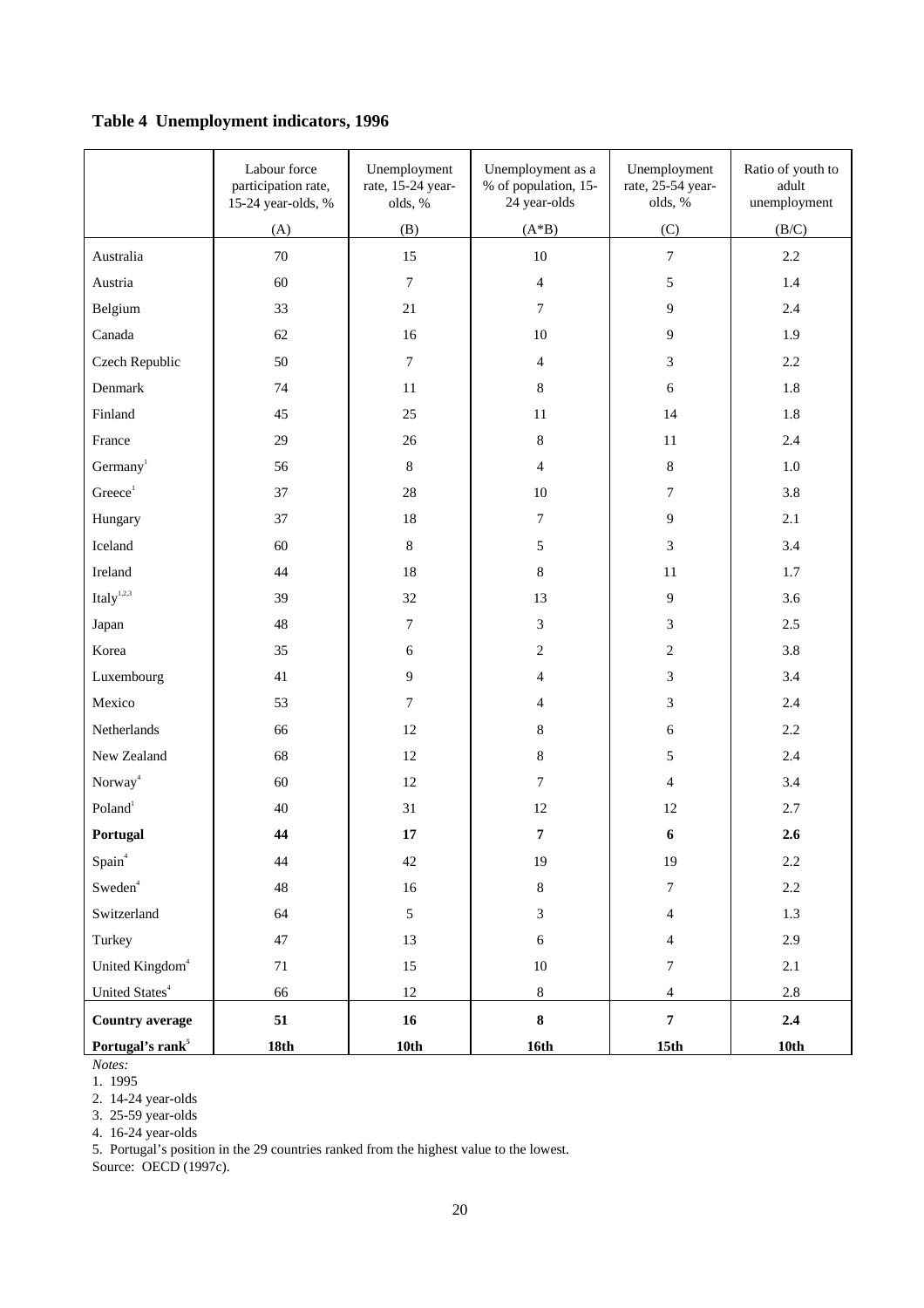A further welcome improvement in Portugal in recent years has been the steady decline in the proportion of 16-19 year-olds who are in neither education nor in employment. Teenagers who are neither studying nor working would seem to face particularly severe risks in making a successful transition to stable employment. Preliminary analyses of data from Eurostat, the European statistical agency, indicate that in 1996 there were about 9 per cent of 16-19 year-old Portuguese who were neither in education or employment, whereas the proportion in 1986 was almost twice as high at 17 per cent. This improvement has been mainly due to increased participation in education, although it is worth noting that the percentage of 16-19 year-old girls outside both education and work remains much higher than the equivalent percentage of boys. Clearly, special attention needs to be paid to the problems of young girls in making the transition to work.

The gender differences in transition are evident in Table 5, which compares unemployment rates for males and females one year after having left secondary education. Young women experience notably higher unemployment rates than young men, and the gender gap is larger in Portugal than in other OECD countries for which comparable data are available.

|  | Table 5 Unemployment rate for persons having completed their education, one year after |  |  |  |  |  |
|--|----------------------------------------------------------------------------------------|--|--|--|--|--|
|  | completion, by highest level of educational attainment and gender                      |  |  |  |  |  |

|                              |     | Leavers from lower secondary school) |     | Leavers from upper secondary school) |    |  |  |
|------------------------------|-----|--------------------------------------|-----|--------------------------------------|----|--|--|
|                              | Men | Women                                | Men | Women                                |    |  |  |
| Portugal, 1994               |     | 40                                   |     |                                      |    |  |  |
| Country average <sup>-</sup> |     |                                      | o   | $\sim$                               | 30 |  |  |

*Note:*

1. The average of eight other OECD countries: Australia 1995; Denmark 1995; Finland 1995; France 1995; Ireland 1995; Poland 1994; Spain 1994; United States 1995.

*Source:* OECD (1997a).

In addition to the relatively high unemployment rates among young women, there are two other respects in which the recent performance of youth unemployment in Portugal is more worrying than the data in Table 4 would imply: high unemployment rates among well-educated young people; and the high proportion of the young unemployed who have been out of work for 12 months or more.

As was noted in Section 2, unemployment rates in the 15-24 age group are currently higher among young people with better qualifications. In 1996, the unemployment rate among higher education graduates was 25 per cent, compared to 19 per cent for those with year 12 or year 9 qualifications, 12 per cent for year 6 qualifications, and 15 per cent for those with up to 4 years of schooling. The positive relationship between the youth unemployment rate and the level of educational attainment evident in 1996 also applied in 1992 when overall unemployment was much lower. Interestingly enough, among workers of all ages those with higher education qualifications have a lower unemployment rate (5 per cent in 1996) than those with fewer qualifications (e.g. 10 per cent for those with year 9 qualifications), which is more in line with what happens in most OECD countries. This implies that unemployment among young graduates in Portugal may be a short-term phenomenon and that they are soon absorbed into the labour market.

Nevertheless, the fact that young Portuguese who are well qualified experience such high rates of unemployment shortly after graduation clearly raises important issues about the transition process. Also worrying for Portugal is the composition of the young unemployed: in 1995 around 40 per cent had been unemployed for 12 months or more. Among the 15 EU countries there were only five that had a higher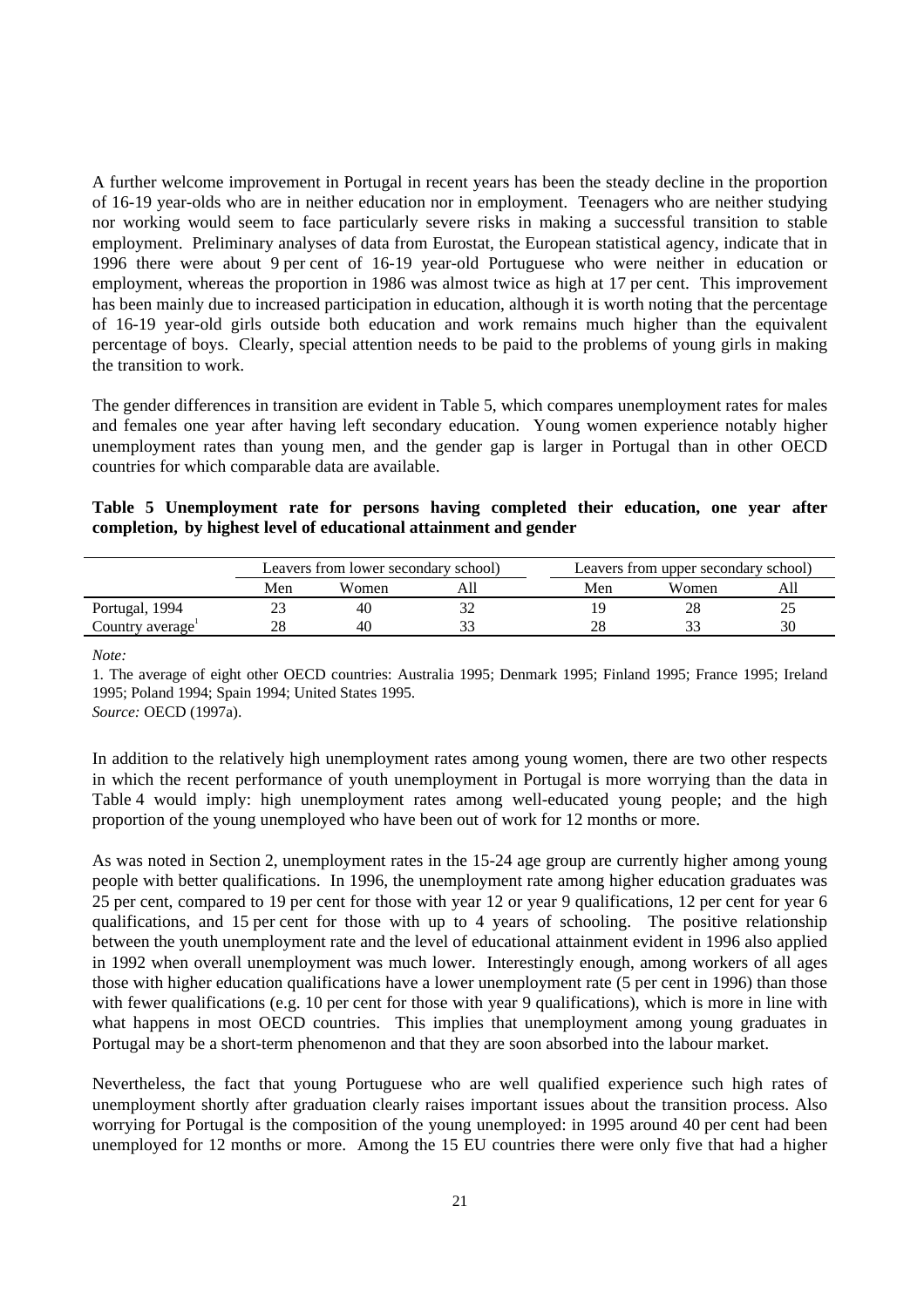concentration of long-term unemployed among the young (Eurostat, 1997). From what we were told, quite a high proportion of the long-term unemployed are young people with tertiary educational qualifications.

#### *Concerns in Basic and Secondary Education*

From a lifelong learning perspective, it would seem that there are concerns with skill and knowledge development within basic and secondary education. We were told several times during the visit about the relatively low performance of Portuguese secondary school students in international studies of mathematics and science. The evidence seems to support this concern (OECD, 1997b). Among the 18 OECD countries who participated in the 1994-95 international study, Portugal had the highest proportion of 13 year-olds who scored poorly in science (about 30 per cent), and the highest proportion who scored poorly in mathematics (about 40 per cent). There was good news, though, in regard to reading: a 1991 survey showed that Portugal had the third lowest proportion of students (about 7 per cent) who performed poorly in reading. Literacy is clearly of critical importance to lifelong learning, and an investigation into the reasons for the strong performance of Portuguese students in reading could give important insights into how performance in mathematics and science could be improved.

A high priority is to further reduce the drop-out rate from basic education. Both regional and socioeconomic differences exist in the drop-out rate from compulsory education, which indicate important differences in various segments of the population concerning the value of education, as well as the availability of jobs for those with low qualifications. In responding to individual learning needs there is a risk that courses designed specifically for students with learning difficulties or behaviour problems can have a stigmatising effect. The difficult balance is to achieve individualised teaching but within a common curriculum framework that prevents some students finding themselves in dead-end tracks. As noted earlier, the review team also raises the question of whether the division of basic education into three cycles is an obstacle to the achievement of 100 per cent completion of compulsory education.

Today about 90 per cent of the age group enter upper secondary education after year 9, and about 55 per cent progress to year 12. These participation rates are much higher than those of even ten years ago, and indicate that the secondary school system has been able to respond to the pent-up demand for education among the Portuguese people. However, each percentage point gain in education participation tends to require proportionately more changes in the school system. Moving from current participation levels to the government targets for 2000/01 -- 100 per cent transfer to upper secondary education, and 66 per cent participation in year 12 -- could require changes as significant as those that have already taken place.

Creating a broader set of opportunities within secondary education, and improving learning environments are two important steps that need to be taken. Secondary education needs to be more diversified; both to meet the interests and abilities of more young people, and to better prepare them for future employment and further study. Problems related to program structure, content, and teaching quality have to be addressed so that the secondary school system is able to provide adequately for the needs of close to 100 per cent of the age group. We have already indicated -- as does the Background Report and most of the people we spoke to -- that secondary education is presently too subordinate to the requirements of tertiary education. From what we have seen, the physical environment for learning, and equipment levels, could also both be considerably improved.

A more diversified secondary education system is important not only to improve employment preparation, but also to prepare for tertiary education, which has itself become much more diverse during the last decade. In our view, the present division into general academic and technological streams is not an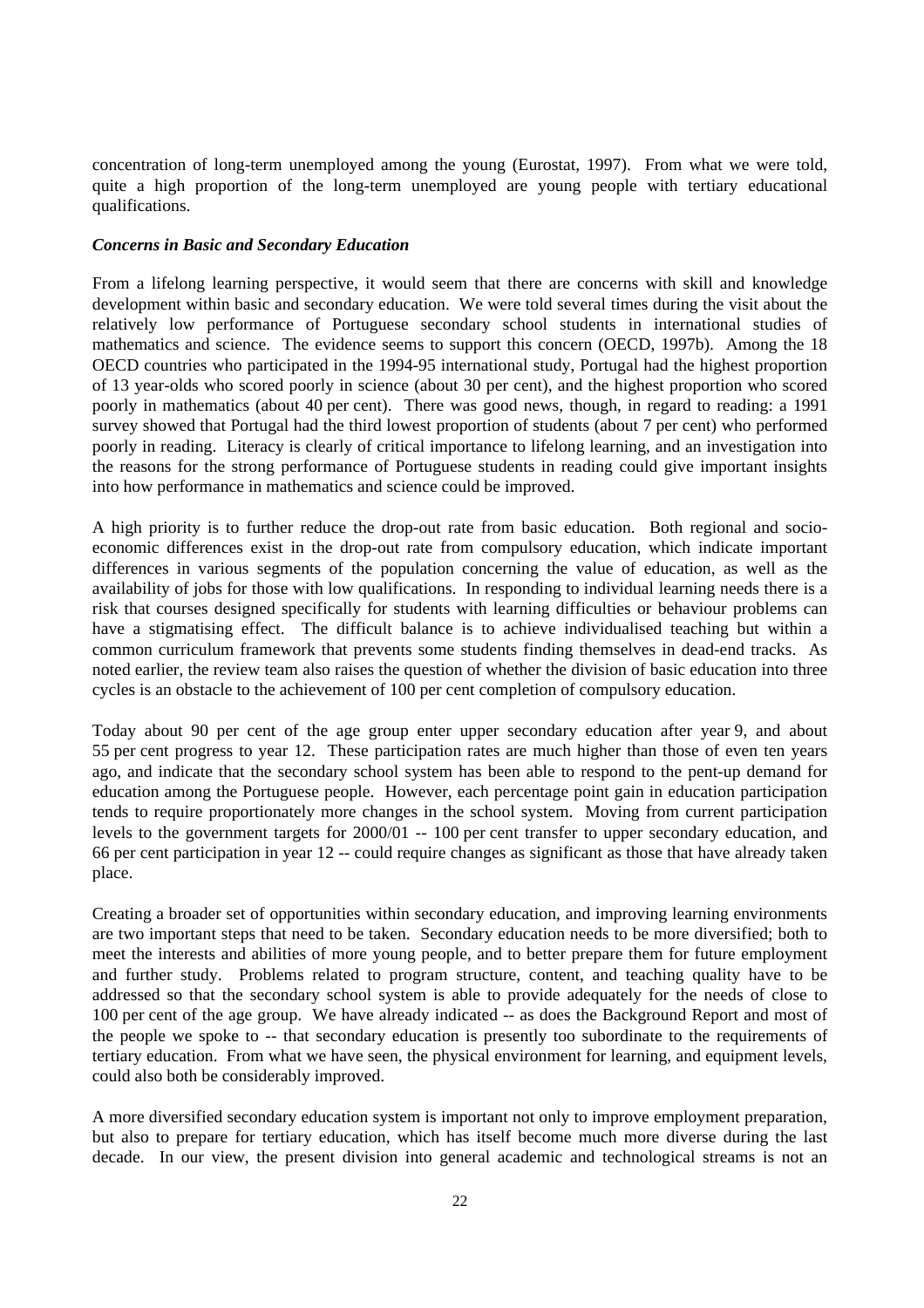adequate response to the need for greater diversification in secondary education. From what we were able to observe and read, in many cases the technological stream is neither a good preparation for work nor an adequate alternative pathway to tertiary education. Its status and quality seem to be too uncertain to perform as a real alternative to the general stream. Students in the technological stream appear to have little sustained contact with the world of work, and those in the general stream none at all.

There are many reasons for strengthening employment preparation within the school system for all young people. The fact that Portugal has many small enterprises limits the possibilities for training in the broad competences necessary for adaptation within a rapidly changing economy. To be prepared for changes in the labour market, workers need formal qualifications that secure access to new work, not only their experiences from a single enterprise. The development of a knowledge-based economy and society does not only imply an increase in demand for those with tertiary qualifications. In most countries, it is the intermediate- level of skilled jobs that is increasing in greatest number. This will require balancing the multi-skilling of young people through a broad curriculum, and the specific demands of the job market.

#### *Concerns in Tertiary Education*

A sizeable, and increasing, proportion of young Portuguese now make the transition to work after at least some experience of tertiary education. Accordingly, the nature of young people's tertiary education experience, and the connections between tertiary institutions and the world of work are significant parts of transition policy making as a whole. Policy making on tertiary education was the focus of an earlier OECD review, and visits to tertiary institutions formed only a small part of our review visit. However, we offer the following observations, based on our limited experience, which are broadly consistent with more detailed analysis of the tertiary sector.

There seem still to be divisions between the old, traditional universities and the newer institutions. The division of labour between the universities and the polytechnics does not seem to be very clear -- a problem that is not unique to Portugal. The rapid growth of the tertiary sector, including both public and private institutions, also raises questions about how quality is defined, assessed and maintained in a large, diverse system, and how standards are established and conveyed to all stakeholders.

The long duration of university study is likely to contribute to the relatively high rate of non-completion or at least to prolonged studies. At present no national data are available on student flows into and through tertiary education, or from tertiary education into the labour market. Few tertiary institutions appear to conduct follow-up surveys on student destinations, or maintain contact with former students after they leave the institution. Some institutions are moving to remedy this gap (see Box 3 for an example), and there are some welcome national developments underway including a recent study commissioned by Ministry of Education and a longitudinal database being planned by INOFOR.

The rapid growth in tertiary enrolment results in a strong generation gap in access to tertiary education, and one might expect a high proportion of adult students. This seems not to be the case; as there are few part-time adult students. If the dropout rate is as high as 40 per cent, one should also expect a high number of students re-entering tertiary education, but there seem to be few re-entry points into the system. In this respect the private institutions may be best placed to find ways to respond to these needs, and positive experiences transferred to public institutions.

As noted several times, unemployment among young tertiary graduates is relatively high when compared with most other OECD countries. This may be due to the rapid expansion in tertiary education, but there may be other reasons as well. The growth in public sector employment has slowed, some course offerings may lack relevance to labour market needs, and graduates may have unrealistic expectations about the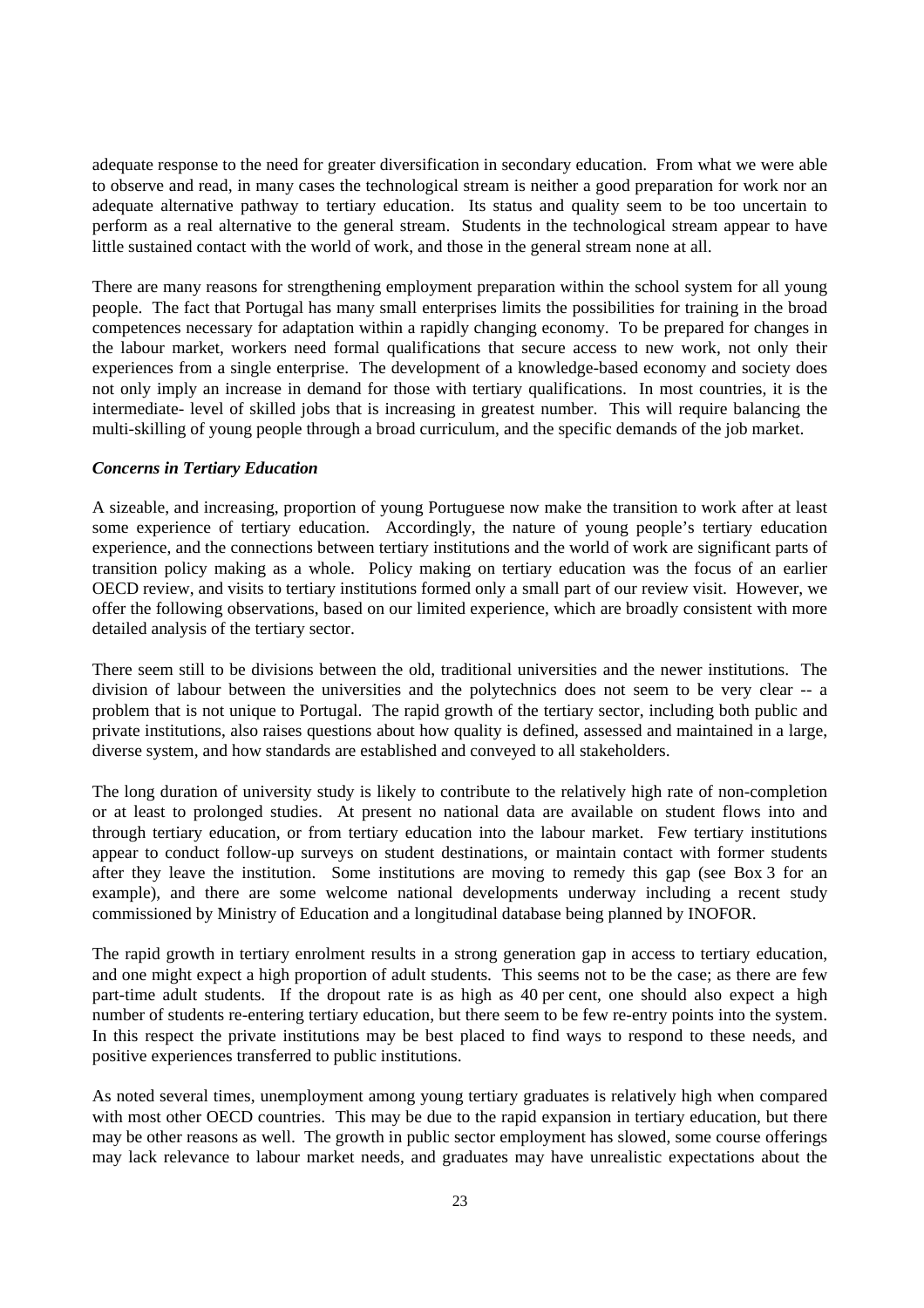types of jobs and income level they should have. Tertiary institutions, however, are showing some signs of movement towards more evening courses, industry-funded research, courses established by close institution-industry contact (such as the recent formation of the Higher Education-Company Council), and more competition for publicly-funded research. Lack of data and the great variety within the tertiary sector make an accurate assessment of the situation difficult.

As in many other countries, the majority of tertiary graduates have traditionally found employment in the public sector. However, with the decline in public sector spending in Portugal, and the privatisation of many public services, more and more graduates will work in the private sector. Although there are promising examples of stronger links between tertiary education and private employers (see Box 3), many employers may not have had much experience with tertiary qualifications or tertiary education more generally. As is recognised by the authorities, there is a need to improve the information value of tertiary qualifications, and to build a system to assure accountability and quality.

#### *Concerns in Education-Industry Linkages*

The Portuguese economy has a high proportion of small and medium-sized enterprises (SMEs). SMEs cannot afford a high turnover rate: when a small enterprise recruits someone --a young person for instance -- the new employee must be the right person because any one worker has a proportionately large impact on the performance of a small firm. The problem is exacerbated when, as is often the case, SMEs cannot afford to pay for the extensive training of workers, or lack the facilities and staff to do so. The SMEs are thus particularly dependent on the training provided within the education system, or the training organised by groups of small firms perhaps in conjunction with the education system. The high proportion of SMEs in the economy, and their limited capacity to further develop workers' skills, could help to explain why expenditure on research and development in Portugal is particularly low, and foreign direct investment in Portugal has been declining during the 1990s (OECD, 1996c).

The fact that young people who do not complete secondary school do not appear to have great difficulty in finding work in Portugal indicates that transition success does not rely *only* on factors such as skills and qualifications. There is some evidence presented in the Background Report that personal contacts play an important role in young people obtaining their first job (30 per cent of professional school graduates reported success in this way, compared to only 12 per cent who had answered advertisements). It may well be that the strong emphasis in the Portuguese economy on small, family-owned enterprises creates job opportunities for young people who may struggle to obtain work in other circumstances. This hypothesis is supported by evidence in the Background Report that small enterprises disproportionately employ people with low qualifications: about two-thirds of their workforce has no more than six years of formal education.

This feature of the Portuguese labour market has two implications for the transition process: first, it reduces the incentive for young people to continue with their initial education; and second, the lack of formal qualifications and skills makes these workers, and the enterprises that employ them, vulnerable to economic and technological change. Almost half of the small enterprises indicate that their workers need more training; most of these companies belong to the commercial and manufacturing sectors, industries that are especially subject to technological change. However, most on-the-job training in Portugal is carried out by larger enterprises.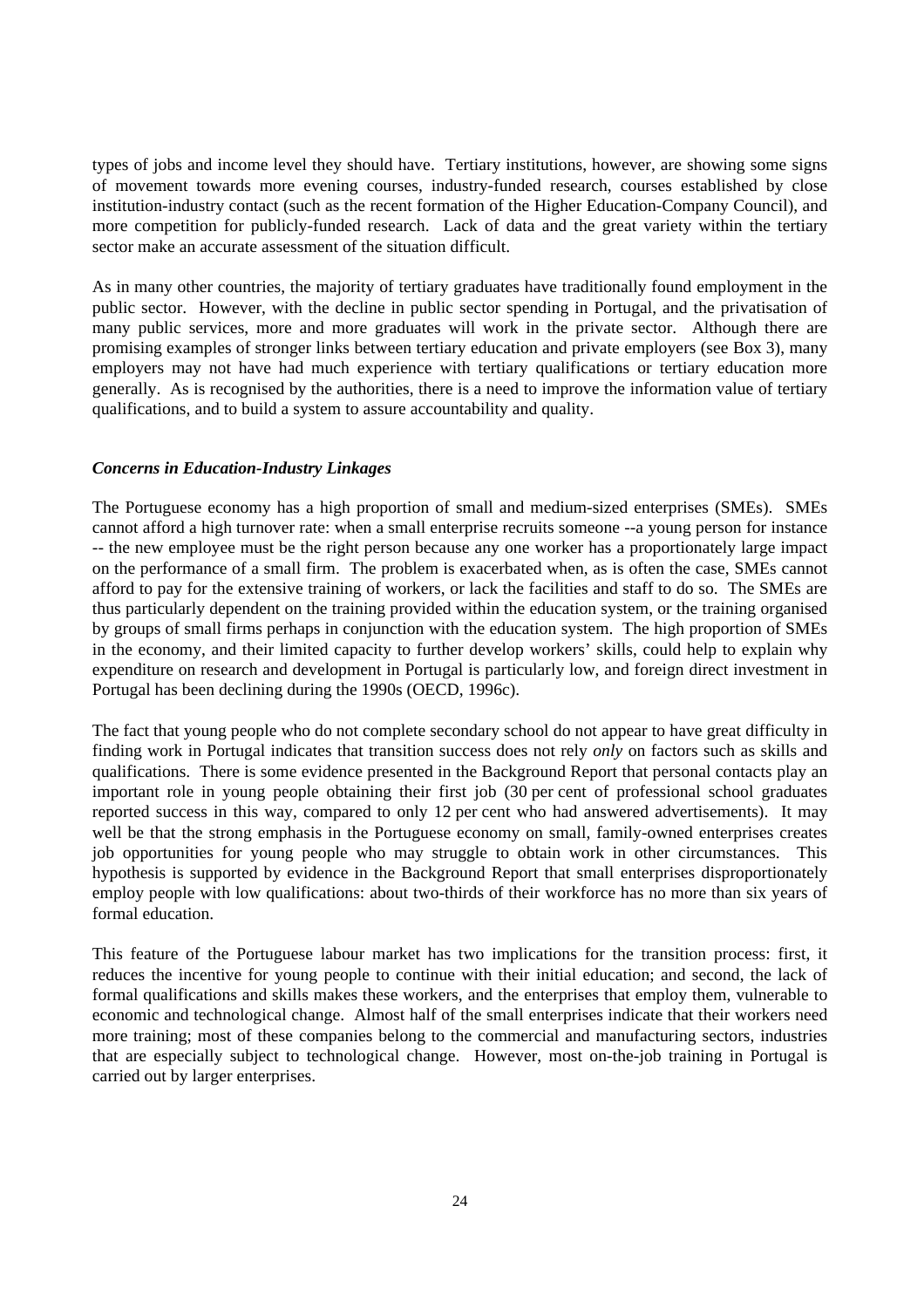#### **Box 3 : Industry Links at the University of Aveiro**

The University of Aveiro is a relatively new institution, that began in 1973 with a degree in electronics engineering to meet the needs of the national postal and phone companies, which had research and development bases in the region. This was followed in 1974 by a degree in glass and ceramic engineering which is another important industry in the regional economy. This course, which was designed in consultation with local enterprises, led to the establishment of an Industry-University Council to provide on-going advice on industry needs. The University has since expanded into a wide range of areas, including teacher training. One particularly notable development has been a management-type engineering degree intended to meet the needs of small enterprises that would not be able to employ engineers in specialist fields. The University has recently introduced Portugal's first tourism degree course.

Most undergraduate degrees are four or five years in length, with the final year being mainly enterprise-based and involving students working on industry problems and presenting their results in a university seminar. It is estimated that around 80 per cent of Aveiro graduates find their initial employment in the enterprise in which they did their final-year project or work placement. About half the students come from the Aveiro region, and most find work in the area. Few students enrol from secondary school technological courses, although this is changing with the University's recent sponsorship of a new polytechnic institution (see below). A recent study, jointly sponsored by the university and the graduate students' association, estimated graduate unemployment at 2 per cent, well below that for Portugal as a whole. This was the first follow-up survey of Aveiro graduates, and it is hoped to repeat it every two years and thereby improve its coverage and design.

The failure rate in first year tends to be fairly high, but overall the effective drop-out rate is low because students change courses or shift to other institutions, especially private universities. On average, students take 6.5 years to complete a 5-year degree. The University maintains close contact with industry to monitor changing personnel needs. For example, a recent survey of the chemical industry indicated that employers are placing increasing emphasis on graduates' communication skills and the ability to work in groups. These links are reinforced by research projects, especially in engineering, that are industry focused. It is also possible for suitably qualified industry personnel to teach at the University. A university-enterprise office has been established to maintain a database on industry requests for work placements, skill profiles, and joint research projects.

The university has been active in UNAVE, an EU-funded program to stimulate vocational education and training in the tertiary education sector. Feedback to UNAVE from industry indicated that although young graduates were well equipped with technical skills and knowledge, they often lacked understanding of enterprises' organisational culture, and had few financial or social skills: "the young graduates are oriented to scientific activity, not production activity". More recently the University has helped to establish UNEFOR, a non-profit organisation set up to encourage university-business partnerships in the local region. UNEFOR plays a brokerage role between educational institutions, industries and local government agencies. Their work includes the placement of Portuguese university graduates in enterprises in other EU countries, and the placement of other EU graduates in Portuguese enterprises.

The University has recently sponsored the establishment of a new polytechnic institution, the Higher School of Technology and Management at Agueda. Staffed by university academics, the new institution aims to provide 3 year degrees in electronics and mechanical engineering closely linked to local industrial needs in small enterprises, and in geographical engineering, which is intended to meet needs on a national level. Only 45 students are enrolled at present, but there are plans for expansion to approximately 600. The teaching approach focuses on practice in laboratories, and liaison with local firms. It is also intended to provide retraining for the existing workforce in engineering enterprises. The development seems promising, but whether the courses may be too specific, and not necessarily equip students to play wider roles and participate in further university studies is an open question.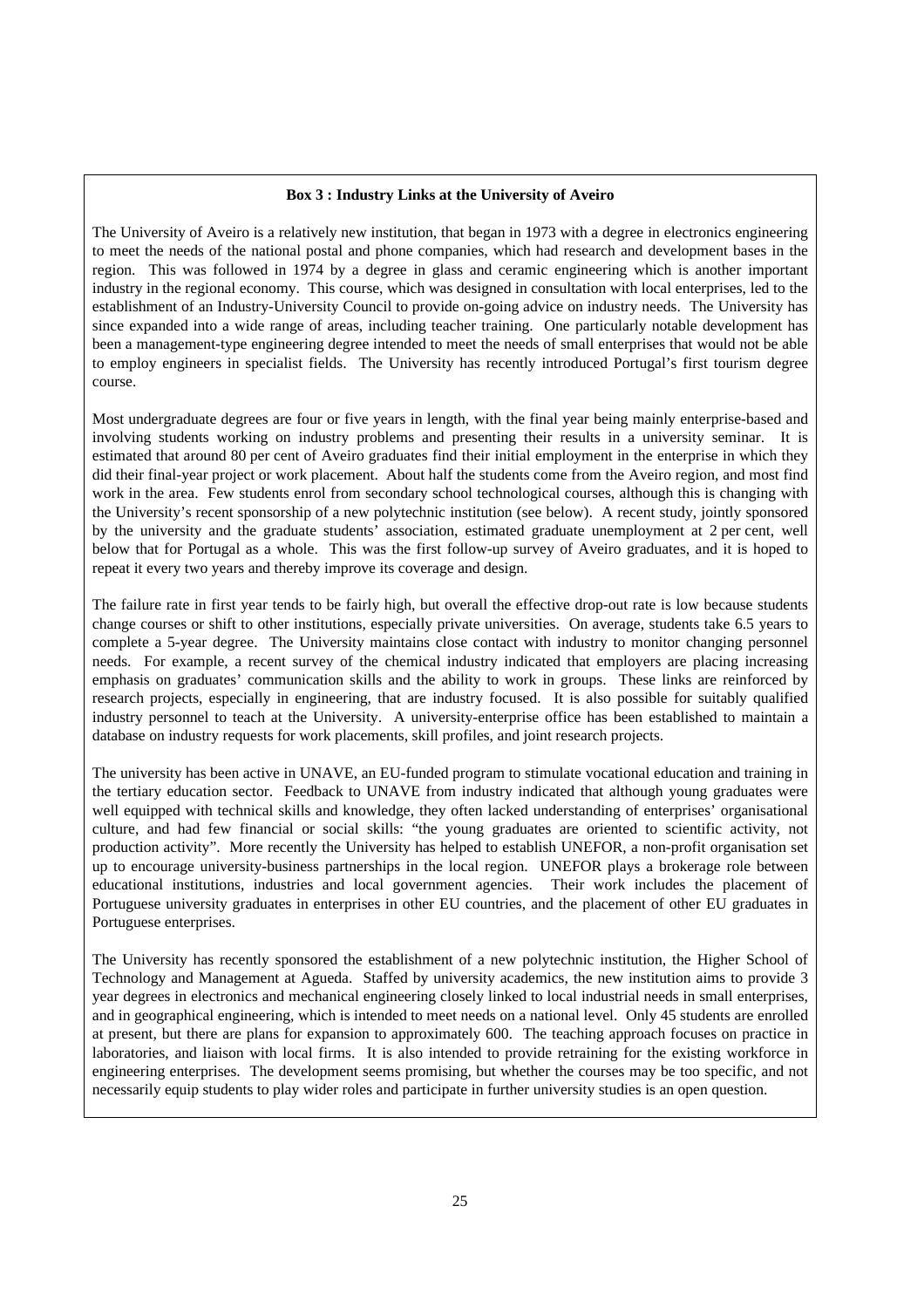In this regard, it could be useful to complement traditional measures of transition problems, such as the youth unemployment rate, by indicators of the labour market position of young Portuguese well after they have left school, say at about 30 years of age. The relative speed of the transition to work of young people with low qualifications may be paid for later on in terms not being able to adapt to changes that take place at work or the wider economy. Although, here it must be said that Portugal's performance appears relatively good. In 1995 the unemployment rate of Portuguese aged 25-29 who had left before completing upper secondary education was 9 per cent, which was well below the average for other OECD countries of 17 per cent (see Table 1).

An important step towards improving connections between education and industry would be to lift the visibility of the Portuguese vocational preparation system and the qualifications it provides. If employers had a clearer understanding of what knowledge and skills particular qualifications certify, and have confidence that those competences are important for their business, the bargaining position of young people in the labour market would be improved. Under the present circumstances, where employers often seem to have little understanding of what young people's education and training qualifications actually signify, older workers with labour market experience are at even more of an advantage. The moves towards a national certification system that are currently underway are strongly supported by the review team. Among other things, a national certification system will make it easier for young people who wish to work in other parts of the country.

The extent to which industry's views should shape education policy is a difficult matter to decide. Many educational and training institutions doubtless feel that employers' expression of their needs focus too much on the short-term and the immediate, whereas the educators' mission is a broader one, and focused on the long-term development of young people in all their dimensions, not just those related to employment. Of course, there must be an intermediate position which revolves around industry and educators having more opportunities to meet and discuss their respective views, and for information flows between the two sectors to be improved. We understand that there is little tradition in Portugal of employers, trade unions, educators and policy makers seeing education and training as a shared social responsibility. These relationships take time to develop and though there are some promising initiatives in this regard, especially at national level, and in tertiary education, we have the impression that industryeducation partnerships at regional and local level, and in the school sector, are only at an embryonic stage.

## **5. BUILDING BETTER CONNECTIONS: POLICY SUGGESTIONS**

The review team agrees with the policy objectives set out in the 1996 Agreement on Strategic Planning and the Educational Pact for the Future. These policy documents are right to emphasise the importance of education and training in Portugal's social and economic development, the need to create better structured and more diverse pathways for young people between education and work, and to strengthen partnerships between the Education and Labour Ministries, and between government, employers and trade unions. We found the Background Report and the site visits to be very helpful and the discussing of issues with educators, government officials, employers, unions and others to be enlightening. Given all our limitations, we hope the policy suggestions we present below will assist in generating further discussions among the interested parties. The suggestions are intended to further encourage the development of an education and employment system that is responsive to individual, economic and social needs, and based on a coherent framework with ways to measure accountability.

Portugal has taken major steps in reforming its system of transition from initial education to working life. The guidelines adopted by the policy makers are appropriate for the intended outcomes, namely, (1) broad access to education at all levels for all learners, (2) a system with high standards and low dropout rates, and (3) responsiveness to the needs of the economy. Even though these desired outcomes are shared by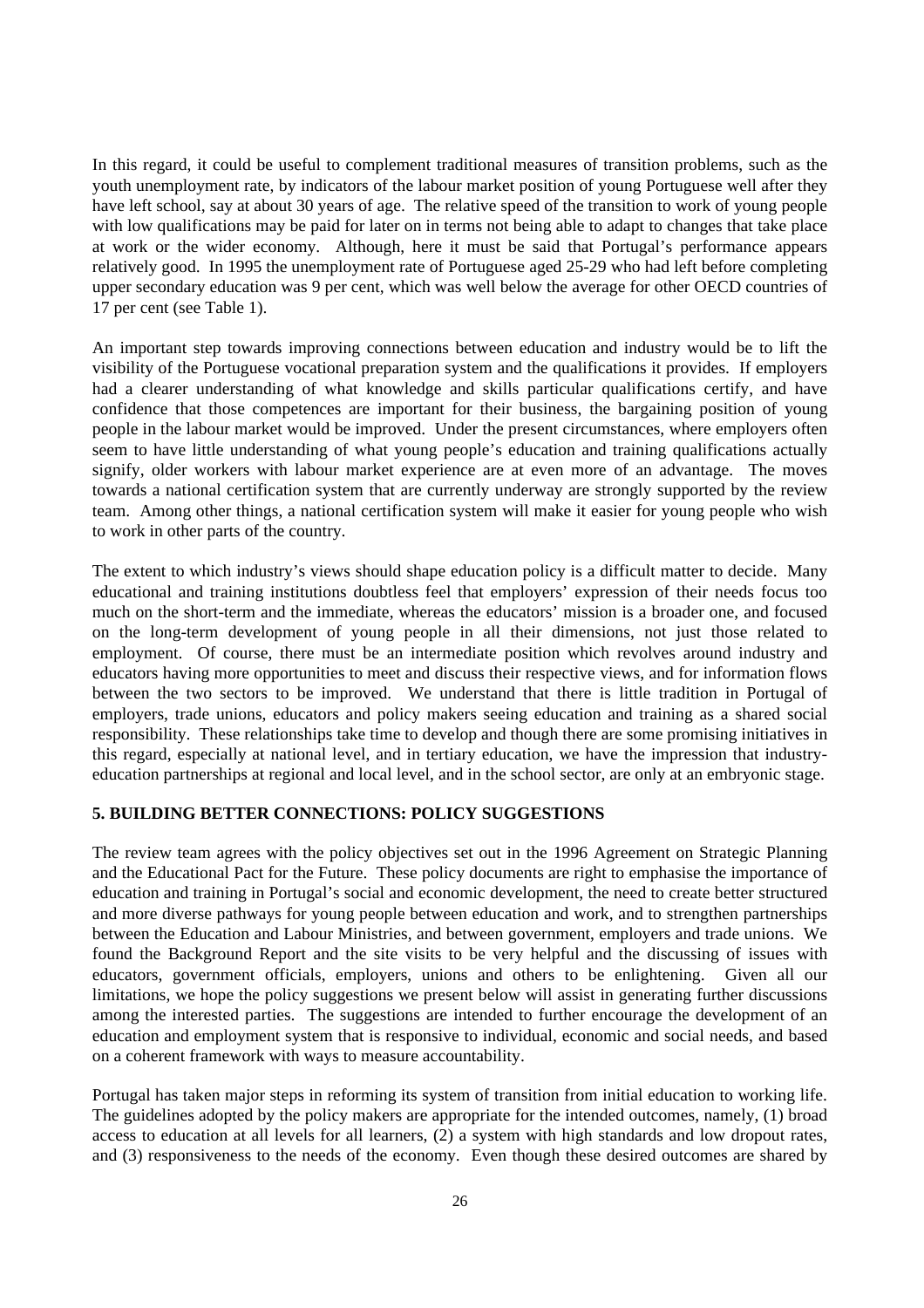other OECD countries, there are factors that are unique to Portugal in trying to bring them about: a dramatic rise in demand for tertiary education at a time when the economy is having difficulty in absorbing graduates in the short-term at least; a relative abundance of jobs at the lower end of the qualifications scale; and a comparatively high dropout rate at the secondary school level. What are the essential elements of an education and training system that is likely to address these concerns?

#### *Coherence and Accountability*

Because a very high value is placed on higher education in Portugal, the secondary school system is strongly oriented to preparing students for further study. The government has initiated a number of policy steps to boost enrolment at the upper secondary levels and provide better access to tertiary education. However, there are also significant developments to diversify pathways at upper secondary level, to help prevent students from dropping out of secondary school and to better prepare them for employment. From what we could tell, though, much of this diversification has occurred outside of the main secondary school system. Recent reforms are encouraging new partnerships that produce different programs supported jointly by educational institutions and employers or unions. Most of these new initiatives are alternatives to the existing school system, and many have strong private sector involvement.

The increased diversification of pathways linking education and work raises a number of questions, most of which deal with qualifications or certification. Diversification can lead to more responsiveness to student needs and to local requirements, but it needs to take place within coherent standards and certification systems so that young people are readily able to transfer between different parts of the education and training system, and labour mobility is enhanced. Although there are promising steps in the direction of a national qualifications framework in Portugal, much remains to be done.

Although the policy makers are aware of the need for greater coherence and accountability in education and training, the existing system appears well entrenched and somewhat resistant to change. For example, although the structure of tertiary education sector has been substantially altered by the creation of polytechnics, there are signs that their original mission is being lost as they have begun to mirror universities with university staff teaching polytechnic courses that are often becoming more academic in nature.

If significant changes are to occur in education and training outcomes, adjustments have to be at all levels of the system. For example, if it is determined that policy makers want all students exiting the system at any point be equipped with particular knowledge and skills, education and training institutions need better understanding of the education institutions or labour markets which young people are entering. What their former students accomplish when they enter the labour market or continue their education should be of paramount importance to each institution.

Once a framework is established, institutions that provide education and training at all levels would have their place in the system. Each institution would have its mission clearly stated, including the credits and certificates it issues. If an institution issues a particular certificate indicating that the recipient is able to do certain tasks, and is able to explain how to do the task, thus displaying academic subject knowledge and communications skills, then such qualifications become meaningful for the labour market and for other educational institutions. The different missions of education and training institutions should make no difference as long as the qualifications are clear and transferable among functions.

What should help the system is the proliferation of alternative programs and institutions at all levels with high standards. Proliferation of qualifications and transferable credits should not be construed as increasing the rigidity and control by central authorities; instead it should be seen as a building block for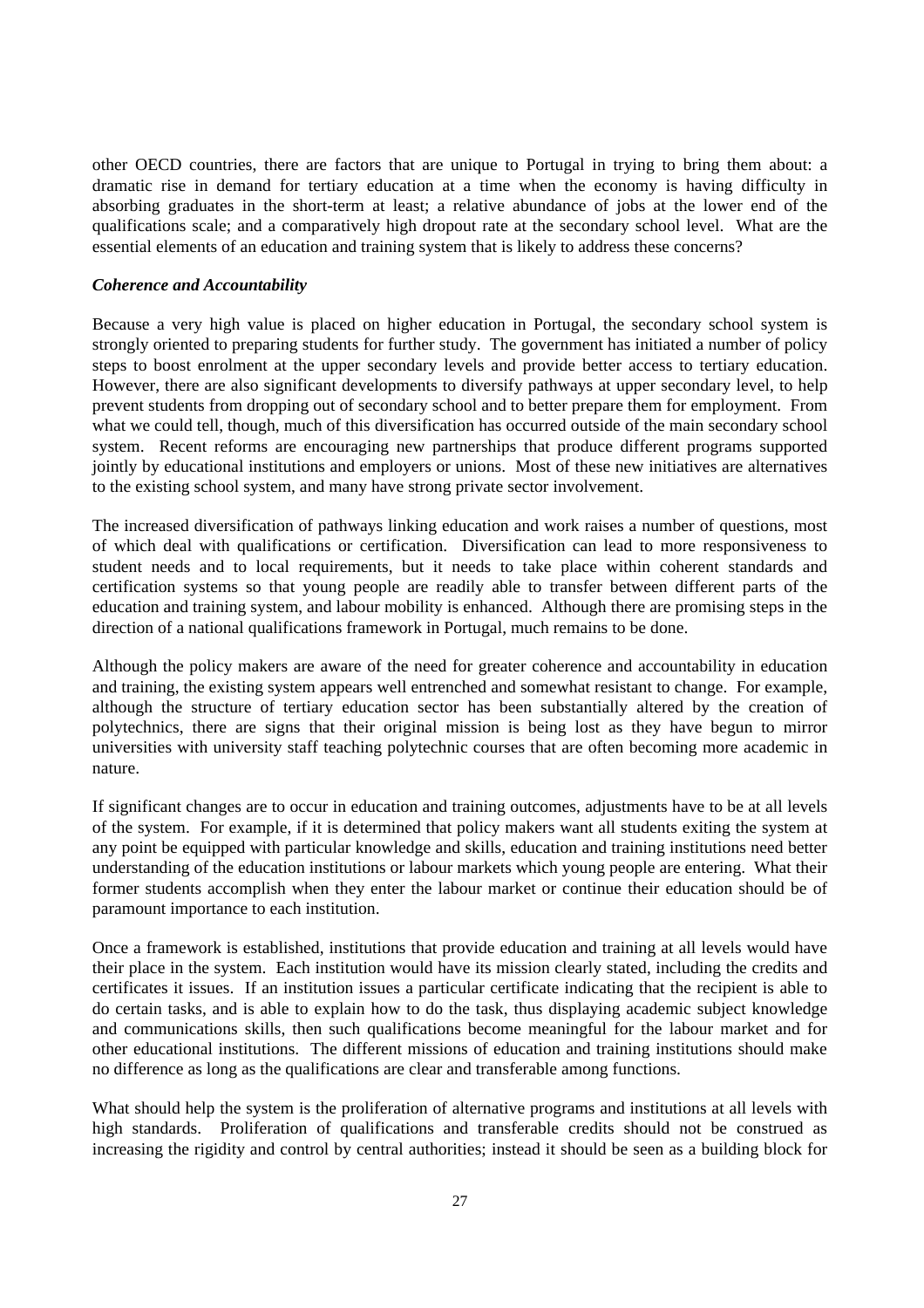the creation of a flexible, cohesive system. In this regard, it is important that innovative local programmes -- many of which are supported by EU funding -- are integrated into a coherent national system of credentials and certificates in education and training.

#### *Multiple Entry and Exit Points*

The young people who leave school soon after compulsory education, or even before completing compulsory education, lack formal qualifications to guarantee them access to either the job market or to later re-enter education. With a high dropout rate from secondary schools and the commitment to create alternative programs to address the needs of potential dropouts, it is advisable to have formal certificates for students leaving the system at any given point. This would give them a way to re-enter, or move around in the education and training system.

The Portuguese economy is in transition. There are major differences among regions. Geographical mobility for young people appears to be poor. The important agricultural sector is being modernised, and although other labour-intensive sectors, such as textiles, clothing and shoes continue to create jobs that require low skills, these sectors are also the focus of modernisation efforts that will require more skilled workers. The alternative education and training programs can no longer be separate, stand-alone, shortterm programs with no academic underpinnings. Sooner or later, new industries requiring more highly technical workers will likely appear. Given Portugal's interaction with other countries, new plants and investments can proliferate in the near future. To prepare for the demands of the changing economy, it is critical that students who choose to leave the system have a way to re-enter at a later date. Correspondingly, programmes to improve workplace training will have more impact on labour mobility and flexibility where they have defined standards leading to nationally recognised credentials or qualifications.

The need for multiple entry and exit points seems to be particularly pressing at the tertiary level. From what we understand, it can be difficult for students to transfer from one tertiary institution to another without loss of credits. This is especially problematic where courses are long, as they are in Portuguese universities. There also seems to be a lack of opportunity for re-entry into tertiary education for students who drop out at an earlier stage. As the economy depends increasingly on workers who have upgraded their skills and knowledge, a better-developed system of credit transfer and recognition of prior learning will generate high personal and social benefits.

#### *Integration of Academic and Vocational Learning*

Whether their initial destination is higher education or the labour market, all students can benefit from a curriculum built on high standards and one that integrates academic and vocational learning. The review team believes that the deep-rooted belief systems about the main purpose of secondary education as being to prepare students for university entrance is an obstacle to reform in Portuguese schools. Most parents and students choose the general or academic route, and the technological courses are widely perceived to be second class. Nevertheless, the economy needs skilled workers, and will increasingly favour those with the knowledge and motivation to be active lifelong learners. An integrated model of upper secondary education is based on the premise that *all* students need to be prepared for both work and further learning, and that all students, whether headed initially for university or directly into the labour market, will benefit from a programme of studies that integrates academic and more vocational or applied learning. Even if no country has successfully managed such integration on a widespread scale, the experience of countries such as Austria and Norway is that the most attractive vocational pathways are those that prepare young people for both the labour market and for higher education.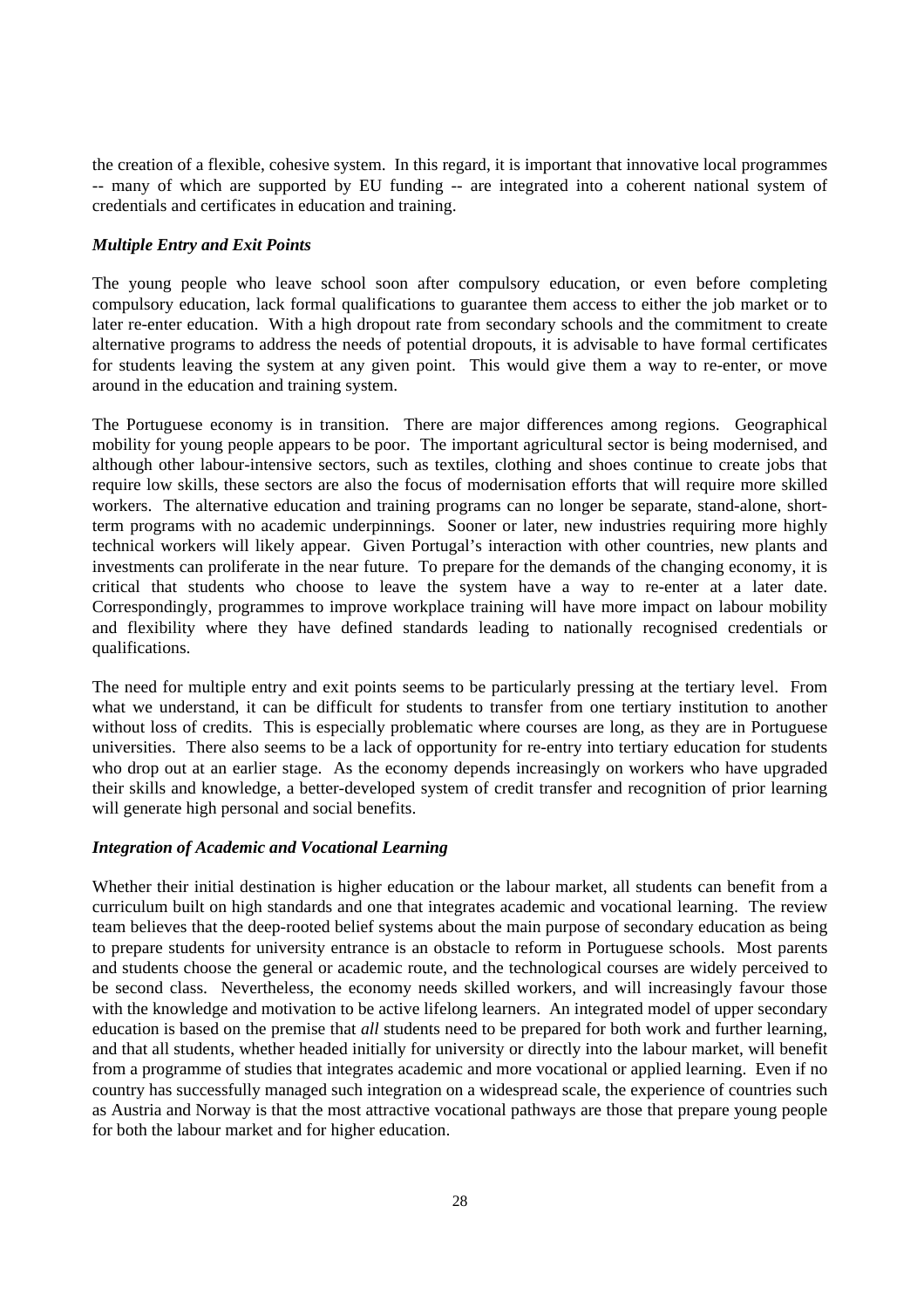Currently, it appears that the secondary technological courses in Portugal do not succeed in preserving both options for students. Pathways that provide such combinations of qualifications can encourage lifelong learning, by enabling students to see the worlds of work and study as intertwined. The effective provision of such pathways, though, requires far-reaching changes in curriculum, pedagogy and assessment, and strong partnerships between schools, enterprises and tertiary institutions. There are some examples of the integration of academic and vocational learning at professional schools. Unfortunately, these schools enrol few students and are unlikely to grow expand much further without major policy redirection. The review team suggests that appropriate expansion of the professional school model be coupled with transferable credentials and certificates. Such expansion, though, will be critically dependent on the availability of curriculum developers, and teachers experienced in applied teaching and learning methods.

#### *Teacher Education and Professional Development*

The key role that teachers are expected to play in implementing educational reforms cannot be overemphasised. Teachers need to be exposed to the intricacies in the labour market, as well as given more training to ensure that they are equipped to develop and teach new curricula. Teaching and learning have to be improved so that cross-cutting skills, such as problem solving, teamwork, and communications skills, are embedded in the curriculum. Teachers need to see incentives to encourage them to switch to methods of integrating these cross-cutting skills in all classes. As more and more modern workplaces require such skills in their new recruits, it becomes essential that even during the compulsory schooling years students be taught differently. A set of broadly defined employability skills needs to be identified, and support provided to embed these key competencies into the curriculum.

Teachers and careers counsellors at all levels of the education system need to be exposed to the world of work to be able to understand the changes in the global economic market and be able to articulate why continuous learning and retraining have become critical components of employability. Teachers need the professional freedom to implement change and engage in creative teaching methods, and an incentive structure to do so. Our impression is that the combination of a high degree of centralisation in the education system, combined with strong teacher unions, makes it difficult for individual teachers and schools to exercise initiative. Redesigning pre-service teacher education to better develop teachers' initiative and drive is an important part of this approach, but unless it is coupled with systematic professional development of the existing teacher force, schooling reforms are bound to be ineffective. Teachers are the engines of change in any school reform movement, and unless appropriate policy initiatives are undertaken such reform efforts are likely to fail.

#### *Linking Education and Training*

The case for introducing more entry and exit points in the education system, and for better integrating academic and vocational learning, is part of a bigger argument about the benefits from better linking education and training. The relatively low level of qualifications in the Portuguese labour force has been commented on several times in this report, as has the problems this poses for Portugal's future economic competitiveness. In this context there are undoubtedly strong pressures to expand workplace training. In our view, though, the impact of such programmes is likely to be only short-term unless they are linked to education.

It is understandable that employers would want new entrants with appropriate skills. However, it is also true that small companies are predominant in Portugal (see Appendix 3). This structure creates two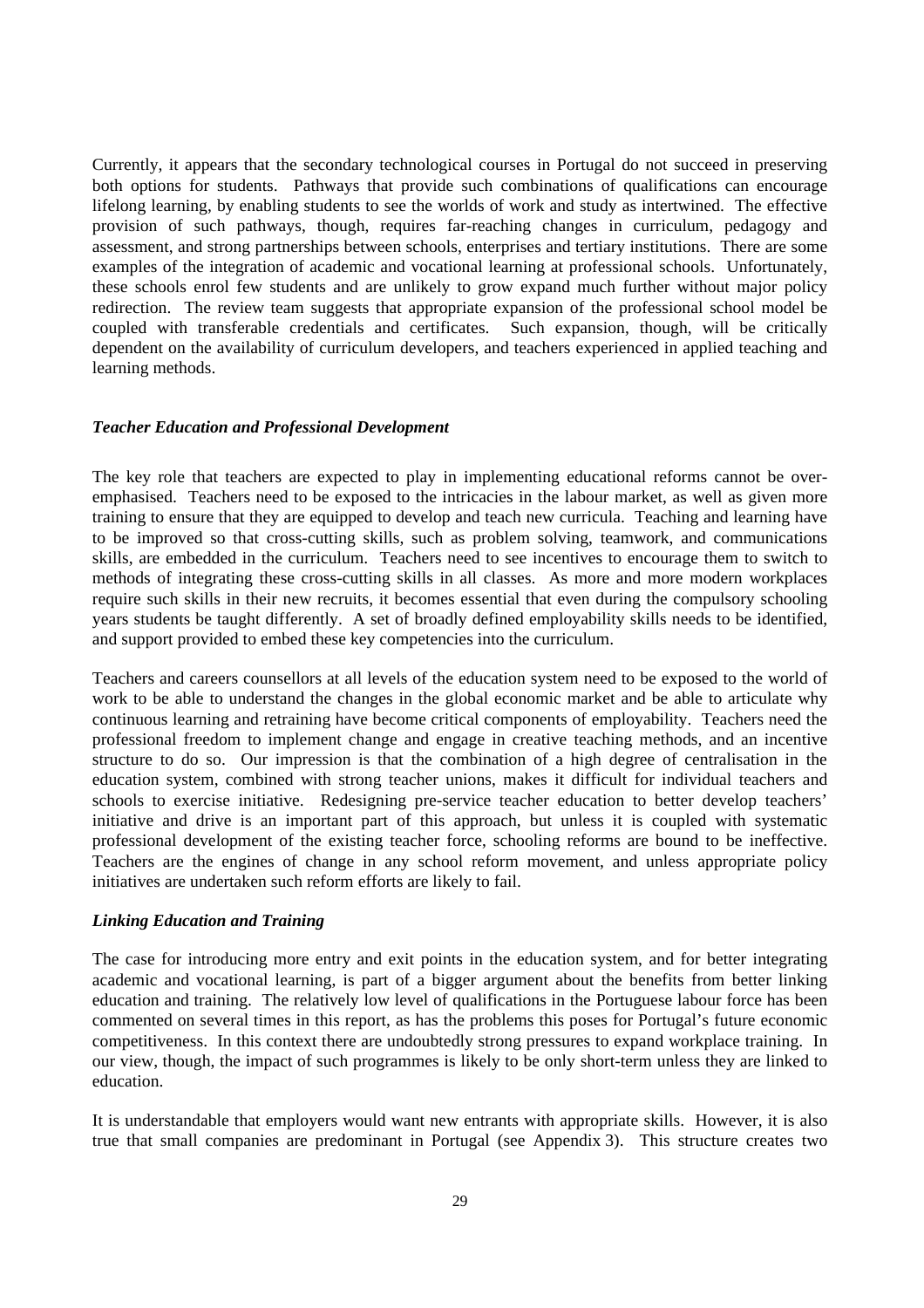problems for enterprise-based training. First, most small companies cannot afford training, and second, they have neither the funds nor the professional capacity to design their own training. Another serious problem for small companies is that workers with low academic qualifications appear to make up the majority of their workforce. Although small companies are generally unable to provide education and training, they are the ones whose employees would benefit the most.

If training and education are better linked (by which we mean there is ready transferability and mobility between the two domains) young people will have more opportunities to improve their general educational competence as they acquire more vocationally-relevant skills in workplaces and other settings. The possibility of such integration allowing young people to build more flexible careers would be particularly important for girls since it seems that at present girls' choice of vocational training at secondary school concentrates on a relatively narrow group of occupations.

#### *Data and Information Systems*

There are two types of information issues that should be addressed. One issue relates to the provision of information about changing labour markets and the changing nature of jobs to individuals leaving fulltime schooling and entering the world of work. This is equally important whether the young person enters the world of work after compulsory schooling or after completing a university degree. This information is not just about the availability of jobs at the time of leaving education, but it should be provided on an ongoing basis starting at the basic education level. The purpose is to match the learner's interests with areas of employment, so that the learner can remain motivated and engaged in learning. It also enables the learner to understand the need to take certain courses in order to reach a specific occupational goal, and to increase awareness of the different aspects of particular industries and the variety of jobs that they entail.

The second main issue concerns data collection and analysis. Improved data will enable policy makers to learn from their previous reform efforts. Portugal is experimenting with a number of innovative programs to improve the transition from initial schooling to work and to keep students from dropping out, but there seems to be little systematic documentation and synthesis of these experiments. Small-scale interventions or alternative programs can be determined to be a success only if data collected over a period of time shows clear benefits to the targeted group. Even then, the wider application of such innovations outside their original setting may remain a problem.

Since high standards are the key to all education reform efforts, data collection and evaluation need to be taken seriously. Funds should be made available for such activities, and program improvement should be tied to measurable outcomes. Appropriate data and analysis are vital to the design of public policy initiatives. Only if there is evidence that individuals who participate in certain programmes with special characteristics do very well in the labour market in five, ten and fifteen years after graduation, after allowing for all the intervening factors, can we state with some confidence that the policies have achieved their goals. Immediate job placement and high wages may not tell the entire story.

Evaluation results are also important. Pilot programs and alternative interventions can be replicated and brought to scale only after they have been rigorously evaluated. Successful replication cannot be achieved in the absence of data and evaluation. Therefore, if education and training reforms are to be sustained they must be documented and evaluated. To collect data may appear to be burdensome when there is a great urgency to reform the education and training system, but without it continuous improvement cannot take place.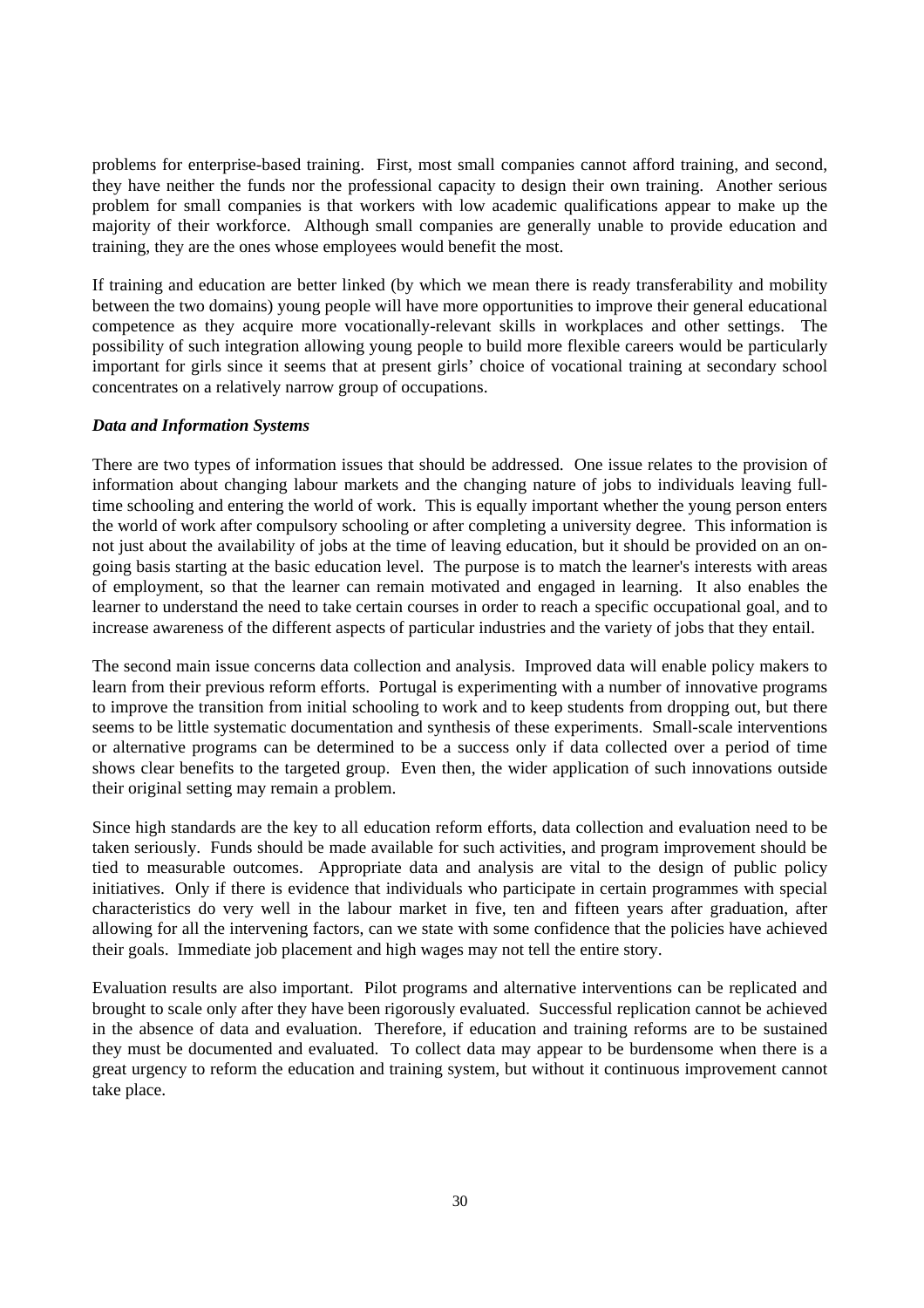## **REFERENCES**

- EUROSTAT (1997), *Youth in the European Union. From Education to Working Life*, Luxembourg, European Communities.
- OECD (1994), *The OECD Jobs Study*, Paris.
- OECD (1996a), *The Transition from Initial Education to Working Life. Thematic Review: Scope, Purposes, Analytical Framework and Procedures*, DEELSA/ED(96)14, Paris.
- OECD (1996b), *Lifelong Learning for All*, Paris.
- OECD (1996c), *OECD Economic Surveys: 1995-1996 Portugal*, Paris.
- OECD (1997a), *Education at a Glance, OECD Indicators*, Paris.
- OECD (1997b), *Education Policy Analysis*, Paris.
- OECD (1997c), *Labour Force Statistics, 1976-1996*, Paris.
- OECD (1998), *Thematic Review of the First Years of Tertiary Education. Country Note: Portugal*, draft, Paris.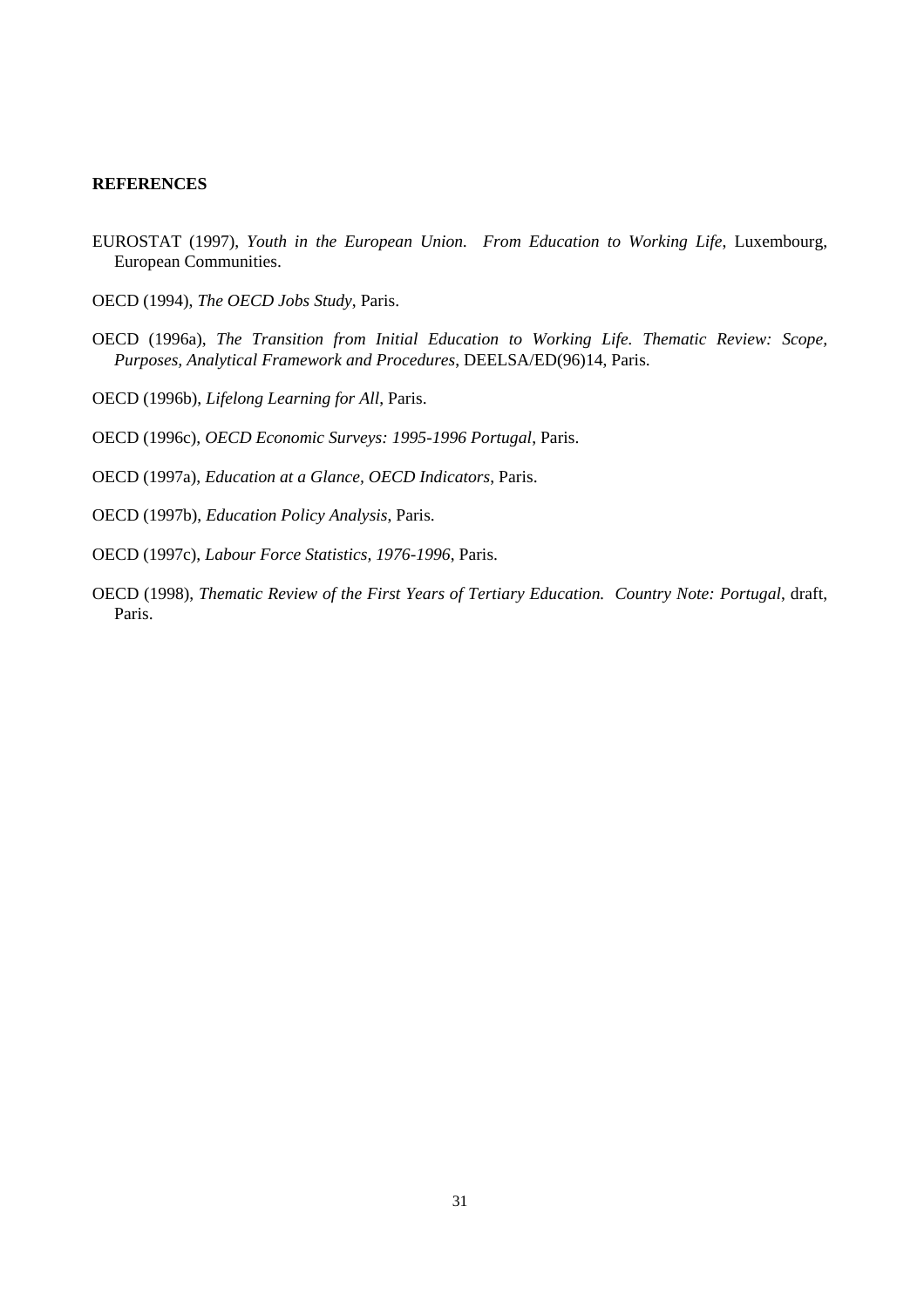## **APPENDIX 1: Members of the OECD Review Team**

Dr Per Olaf Aamodt Director of Research Norwegian Institute for Studies in Research and Higher Education Oslo, Norway

Dr Phillip McKenzie Principal Administrator Education and Training Division **OECD** Paris, France

Ms Nevzer Stacey (Rapporteur) Senior Researcher Office for Educational Research and Innovation United States Department of Education Washington DC, USA

Dr Patrick Werquin Ingénieur de recherche chargé d'études Centre d'études et de recherches sur les qualifications Marseilles, France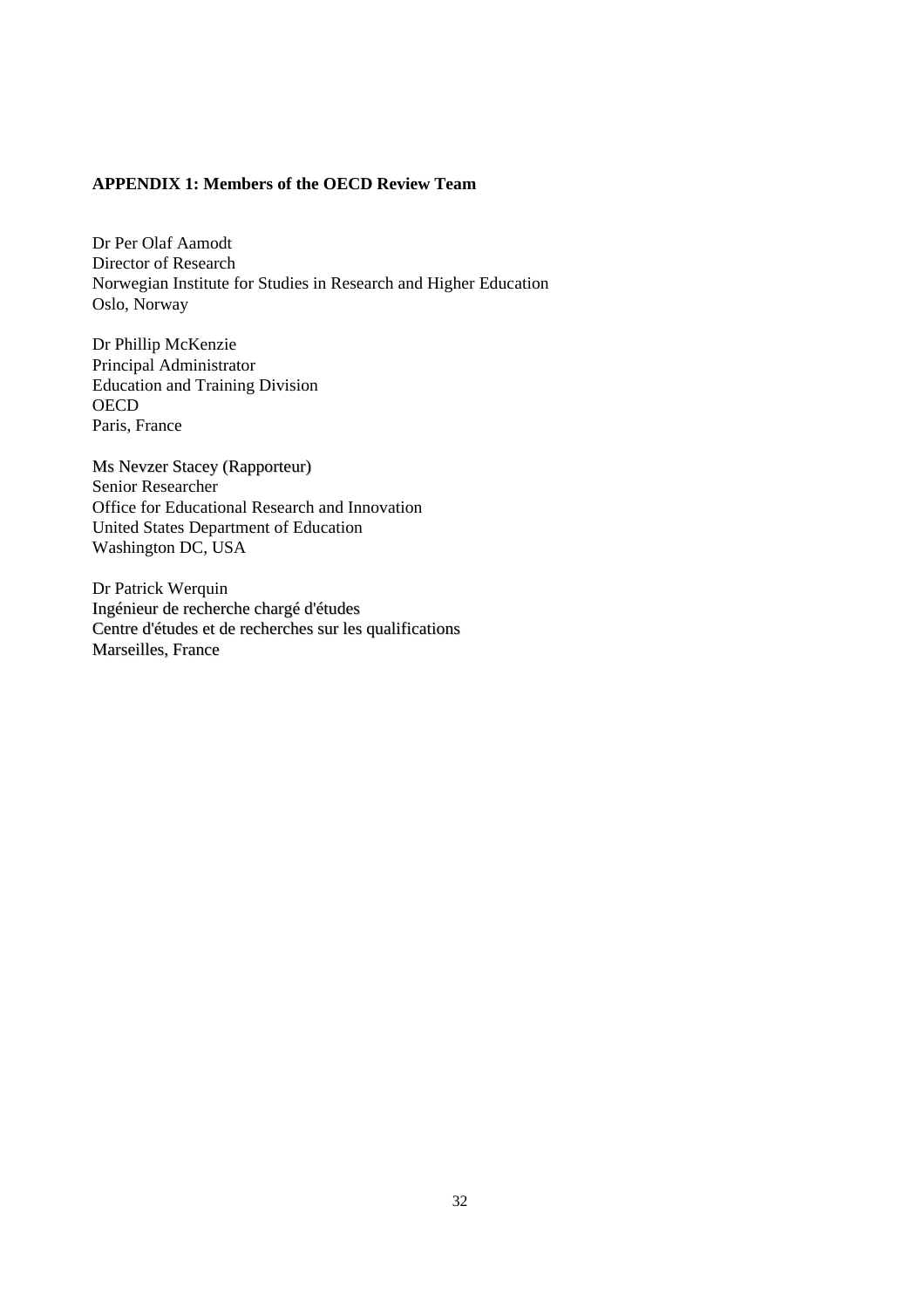## **APPENDIX 2: Preparation of the Portuguese Background Report**

## **National Co-ordinator**

Domingos Fernandes - Director of the Department of Secondary Education, Ministry of Education.

#### **Editorial Team**

Alexandra Figueiredo, Department of Secondary Education, Ministry of Education. António Palma, Department of Secondary Education, Ministry of Education.

## **Organisations that participated in the preparation of the Background Report and their respective representatives**

Ministry of Education Department of Basic Education (DEB/ME) - José Alberto Leitão Department of Higher Education (DESUP/ME) - Maria Luis Rocha Pinto Department of Evaluation, Forecasting and Planning (DAPP/ME) - Emília São Pedro Cabinet for European Affairs and International Relations (GAERI/ME) - Maria de Fátima Serrano

#### Ministry of Labour and Solidarity

General Direction of Employment and Professional Training - Margarida Abecassis

Department of Professional Training of the Institute of Employment and Professional Training (IEFP) - Jorge Matias

Department of Employment of the Institute of Employment and Professional Training (IEFP) - Paula Santos

Secretary of State for Youth (SEJ) - Adelaide Franco

Interministerial Commission for Employment (CIME) - Margarida Abecassis

National Institute of Statistics (INE) - João C. Farrajota Leal

General Workers Union (UGT) - José Assis Pacheco

Portuguese General Confederation of Workers (CGTP) - Luis Costa

Confederation of Farmers in Portugal (CAP) - José Vasconcelos

Confederation of Trade and Services of Portugal (CCP) - Luis Faria

Confederation of Portuguese Industry (CIP) - Nuno Guedes Vaz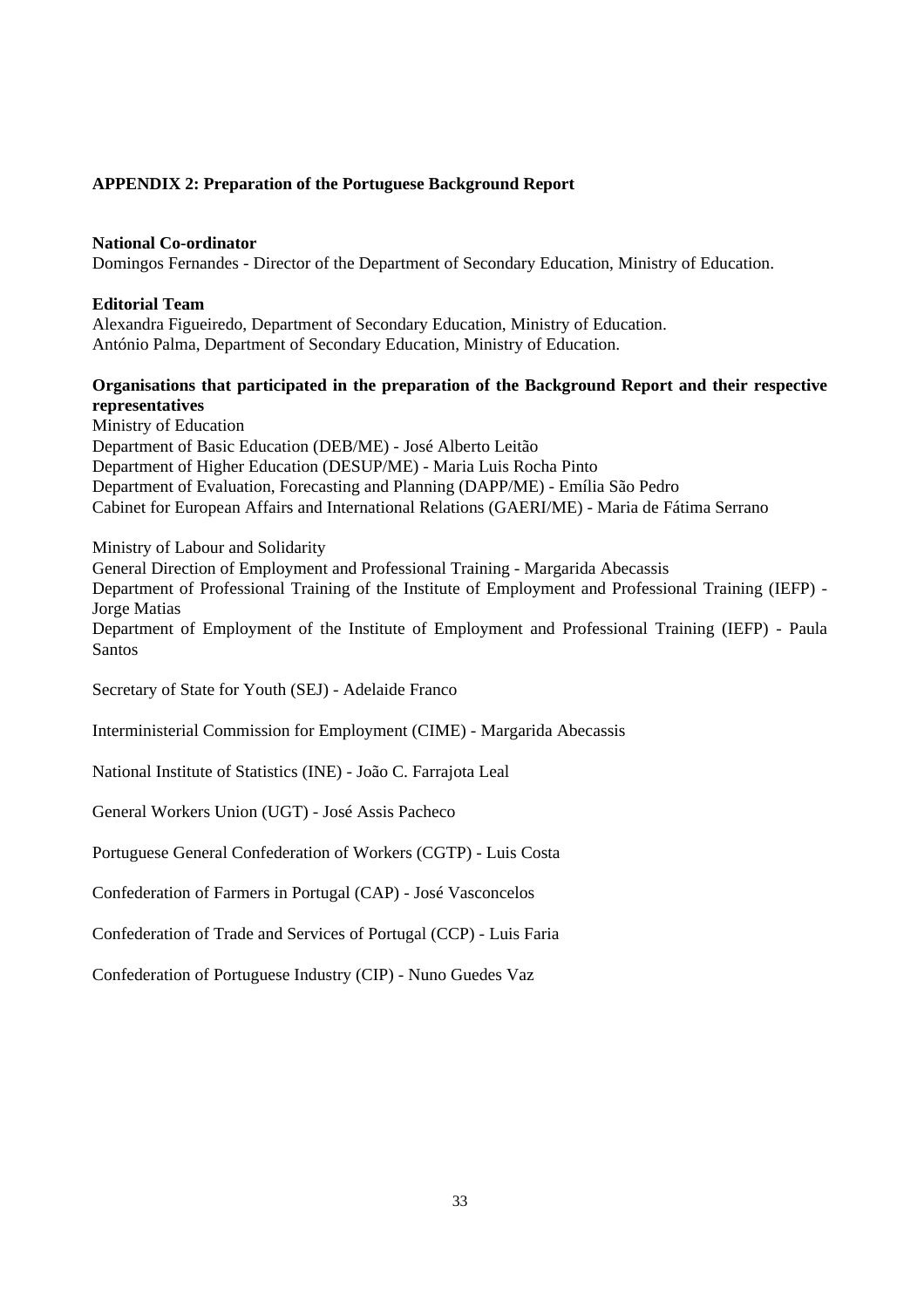## **APPENDIX 3: Further Information on the Economy and Labour Market**

#### *Employment by Sector*

Compared to many other OECD countries a relatively high proportion (13 per cent) of Portuguese workers are employed in agriculture, fishing and mining. Taking a longer-term view, though, the share of agriculture in total employment has halved since 1985 (OECD, 1996c). The scale of this change implies a high degree of flexibility among the Portuguese workforce. It also implies that regional areas formerly highly dependent on agriculture may have suffered considerable hardship over the past decade. The unemployment rate in the Alentejo, for example, is three times that in the Central region.

In 1996 around 30 per cent of employees worked in manufacturing, utilities and construction. Manufacturing has recently been on a downward trend in terms of employment, with almost 100,000 jobs being lost between 1994 and 1996. The decline has been particularly marked in textiles and food processing, and has followed a period of earlier employment growth in these sectors associated with Portugal gaining access to the EU market. The volatility in agriculture and manufacturing employment places a premium on workers being adaptable in the face of change.

Most employment growth has been concentrated in the tertiary sector, and the majority of workers -- some 56 per cent in 1996 -- are now employed in services broadly defined, including commerce, retail, hospitality, finance and government. Even here, though, employment growth has been far from even. Financial services and telecommunications have experienced considerable growth, especially in high-skill jobs, whereas areas such as transport have seen substantial job losses due in part to the privatisation of public enterprises. In general, privatisation has proceeded more rapidly in Portugal than in most OECD countries.

A feature of the Portuguese labour market is the high degree of self-employment, especially in services and agriculture. About 25 per cent workers were self-employed in 1995 (OECD, 1996c), which is one of the highest proportions among OECD countries. However, it should be noted that many of those classified as self-employed in Portugal are in effect employees without any form of employment tenure. An economy heavily dependent on small enterprises and self-employment may struggle to adapt in the face of technological change and greater competition.

## *Enterprise Size*

Enterprises in Portugal are generally small. In 1994, of the 375,000 registered enterprises in Portugal 95 per cent employed less than 20 persons, 4 per cent employed between 20 and 99 persons, while less than 1 per cent employed more than 100 people. In all, around 45 per cent of Portuguese employees work in enterprises with less than 20 employees, that average just 3 employees per company. As the Background Report notes, the owners of small enterprises are often poorly educated, and may be somewhat uncertain about employing young people with good educational qualifications. The structure of small enterprises can make it difficult to provide training, or even to receive students or trainees for periods of work experience. In 1994 only 8 per cent of companies with between 10 and 50 employees provided formal training programmes, compared with 65 per cent of companies with more than 500 employees.

There is a downward trend in enterprise size in Portugal. Between 1990 and 1994 the average number of employees per company declined from 16 to 12, and the number of firms with more than 100 employees saw their share of the workforce decline from about 35 per cent to 30 per cent. The recent moves to privatise a number of large public enterprises and for enterprises of all types to out-source more of their